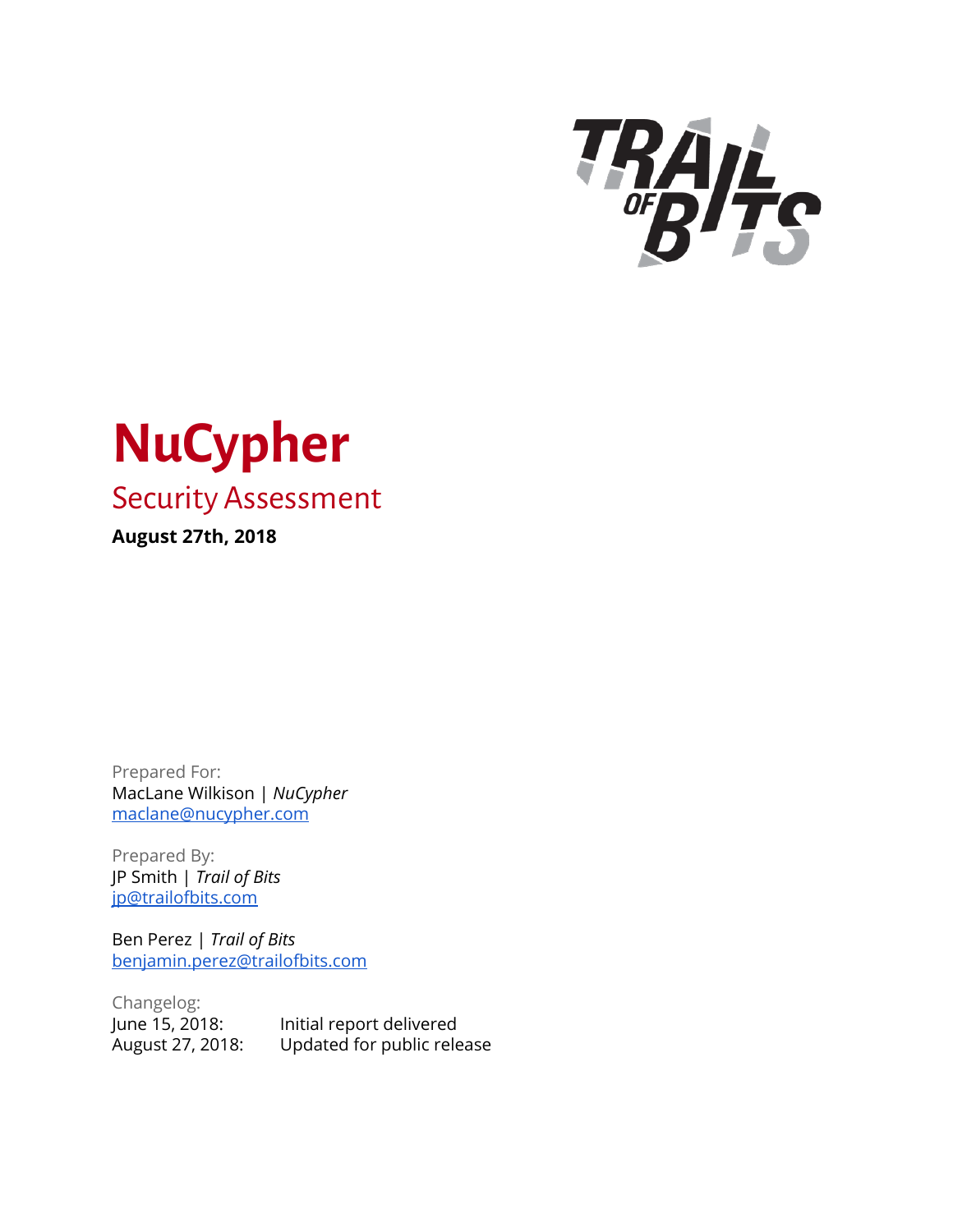Executive [Summary](#page-2-0)

[Engagement](#page-3-0) Goals & Coverage

Project [Dashboard](#page-5-0)

[Recommendations](#page-6-0) Summary

[Short](#page-6-1) Term

Long [Term](#page-7-0)

Findings [Summary](#page-8-0)

1. [Unsalted](#page-9-0) HKDF in utils.py

2. Multiple issues related to curve [specification](#page-10-0)

3. Multiple issues related to [parametrization](#page-12-0) over arbitrary curves

4. Insufficient validation of signatures

5. [Network cannot](#page-16-0) detect malicious nodes

6. [NuCypherKMSToken](#page-18-0) may be vulnerable to transaction reordering attacks

7. Server implements no rate-limiting [functionality](#page-20-0)

8. Database has no snapshot and [rollback functionality](#page-21-0)

9. Lack of anonymity allows [collusion-based](#page-22-0) attacks

10. [Database](#page-23-0) has no access controls

11. ProxyRESTServer.set policy can be used to invalidate policy arrangements

12. Several issues related to policy [issuance](#page-25-0)

13. [Work orders](#page-26-0) have no protection from replay attacks

14. Ursula's responses are [unauthenticated](#page-27-0)

Appendix A. Vulnerability [Classifications](#page-28-0)

Appendix B: [Serialization](#page-30-0) testing code

Appendix C. Code Quality [Recommendations](#page-33-0)

Appendix D. Slither [static analysis](#page-34-0)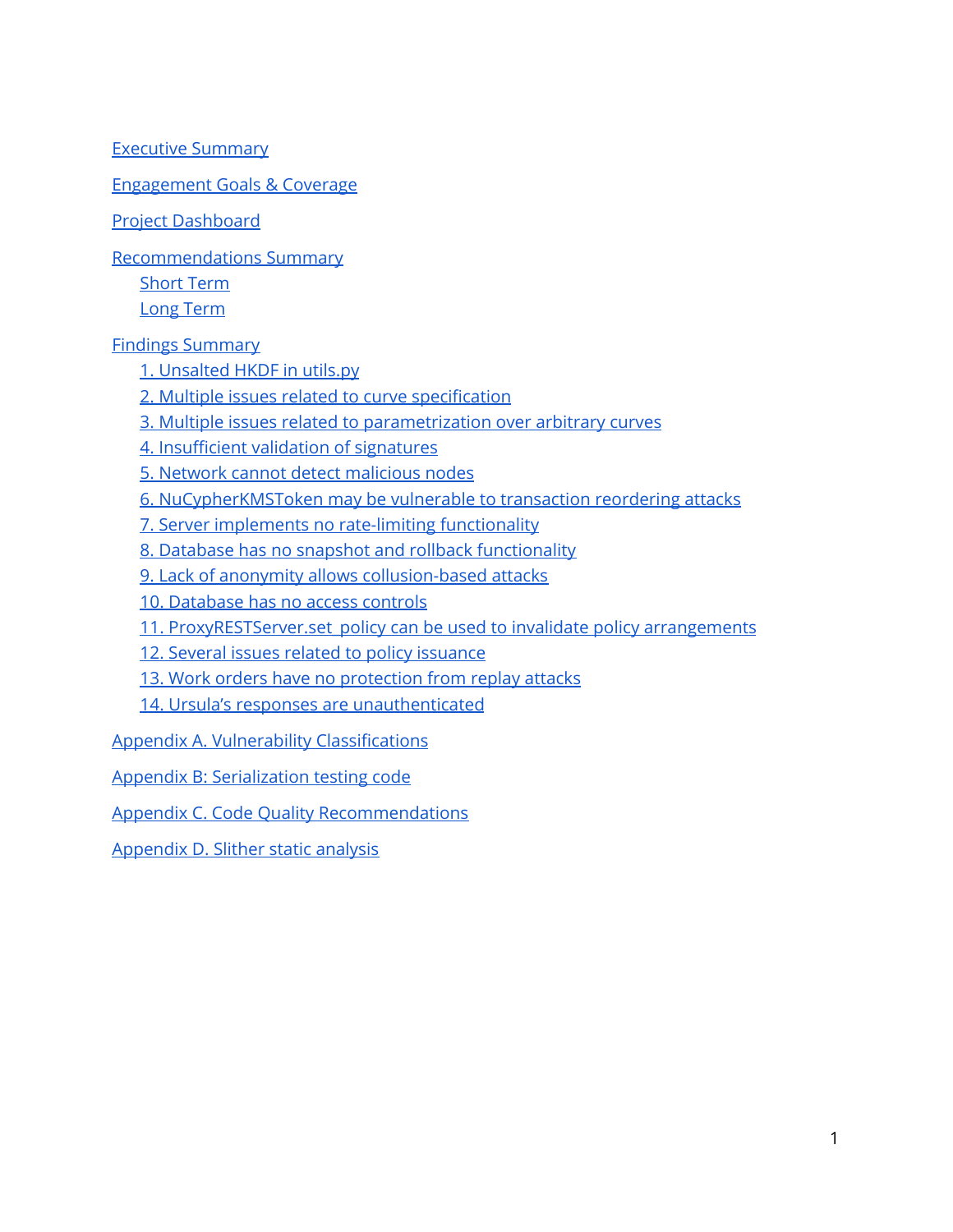## <span id="page-2-0"></span>Executive Summary

From May 10 to June 29, NuCypher engaged with Trail of Bits to review the security of NuCypher's blockchain platform and the PyUmbral proxy re-encryption library. Trail of Bits conducted this assessment over the course of twelve person-weeks with two engineers.

The first two weeks were spent examining the PyUmbral library for cryptographic flaws. The third week was spent reviewing the smart contracts in NuCypher KMS. The final two weeks comprised of looking at collusion and DoS-based attacks on the NuCypher network.

The PyUmbral library is high quality, overall. The discovered issues are primarily due to the fact that the library is curve-agnostic, allowing users to choose their own curves instead of forcing the use of curves known to be secure. Defining PyUmbral exclusively over one curve, such as secp256k1, would be a substantial improvement.

NuCypher KMS contained a variety of high-severity issues. As of June 29th, malicious miners in the NuCypher network can mint free money by outputting random numbers instead of valid re-encryption keys. Furthermore, the network's lack of an anonymization mechanism could lead to collusion-based attacks that would result in the compromise of users' private keys. Finally, NuCypher KMS contained several medium-severity issues stemming from unimplemented functionality and lack of input validation.

To protect users of their network from impersonation, NuCypher must fix the variety of data-validation and signature issues outlined in this report. Furthermore, as it currently stands, users are not anonymous, which can lead to their private keys being leaked by malicious nodes. This issue must be fixed before users have a financial stake in the network. Finally, the overall robustness of the network is weakened by the fact that malicious miners cannot be challenged or detected, allowing them to flood the network with fake re-encryption keys and getting paid for their malicious behavior. Creating a scheme to prevent this is non-trivial, but is absolutely essential to a functional NuCypher product.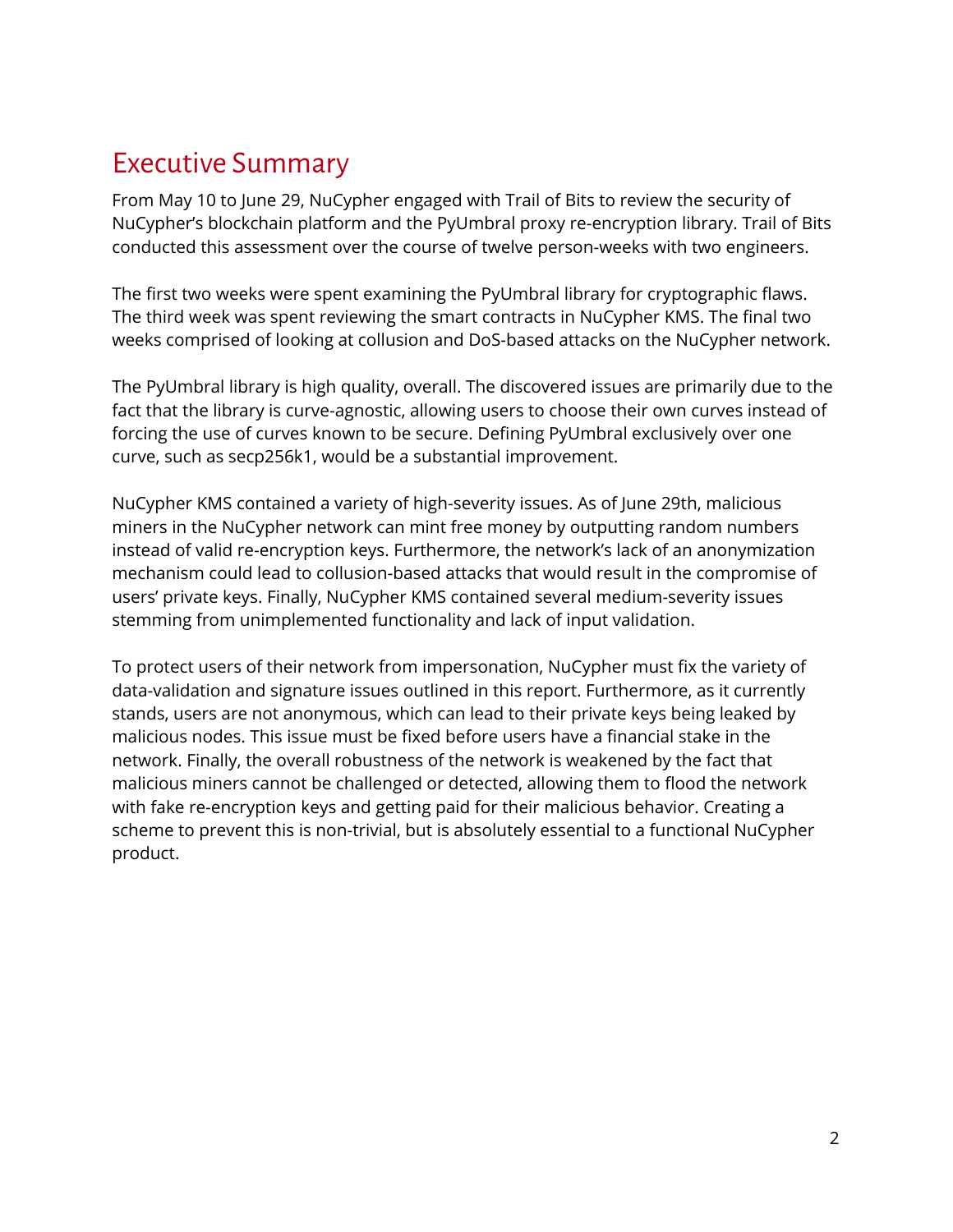# <span id="page-3-0"></span>Engagement Goals&Coverage

NuCypher sought to assess the safety of their proxy re-encryption library, PyUmbral, against cryptanalytic attacks. They also wanted to ensure that their key management system on the Ethereum blockchain was free of Solidity bugs, network vulnerabilities, and collusion-based attacks.

During the engagement, we conducted a thorough audit of the PyUmbral library, examining its openSSL use and writing tests to ensure its serialization routines were correctly implemented. Also, we manually reviewed the cryptography in NuCypher KMS, as well as the server code, policy management system, and Solidity contracts. We began writing automated tests with Echidna for the blockchain component but were unable to complete this activity due to time constraints.

### **PyUmbral**

- ✓ Manually review all cryptographic code
- ✓ Read and review specifications for design flaws
- ✓ Check all serialization and deserialization code for possible risks
- ✓ Automate serialization testing with random inputs
- ❏ Check all call sites of the API for dangerous usage

### **Blockchain**

- ✓ Perform static analysis on all Solidity code using Slither
- ✓ Manually review all Solidity code
- ✓ Manually review all Python code
- ✓ Run automated tests for ERC20 vulnerabilities
- ❏ Write property tests and fuzz UserEscrow, MinerEscrow, Issuer, and PolicyManager contracts
- ✓ Explore collusion-based attacks

### **Crypto**

- ✓ Manually review all cryptographic code
- ✓ Check all call sites of the crypto API for dangerous usage
- ✓ Check all signature usage
- ✓ Check all serialization and deserialization code for possible risks
- ✓ Check all X.509 certificate code for standards compliance and safety
- ✓ Ensure that the only randomness available via API is cryptographically secure, even in pathological operating conditions
- ✓ Analyze the consequences of collusion attacks as they specifically pertain to cryptographic code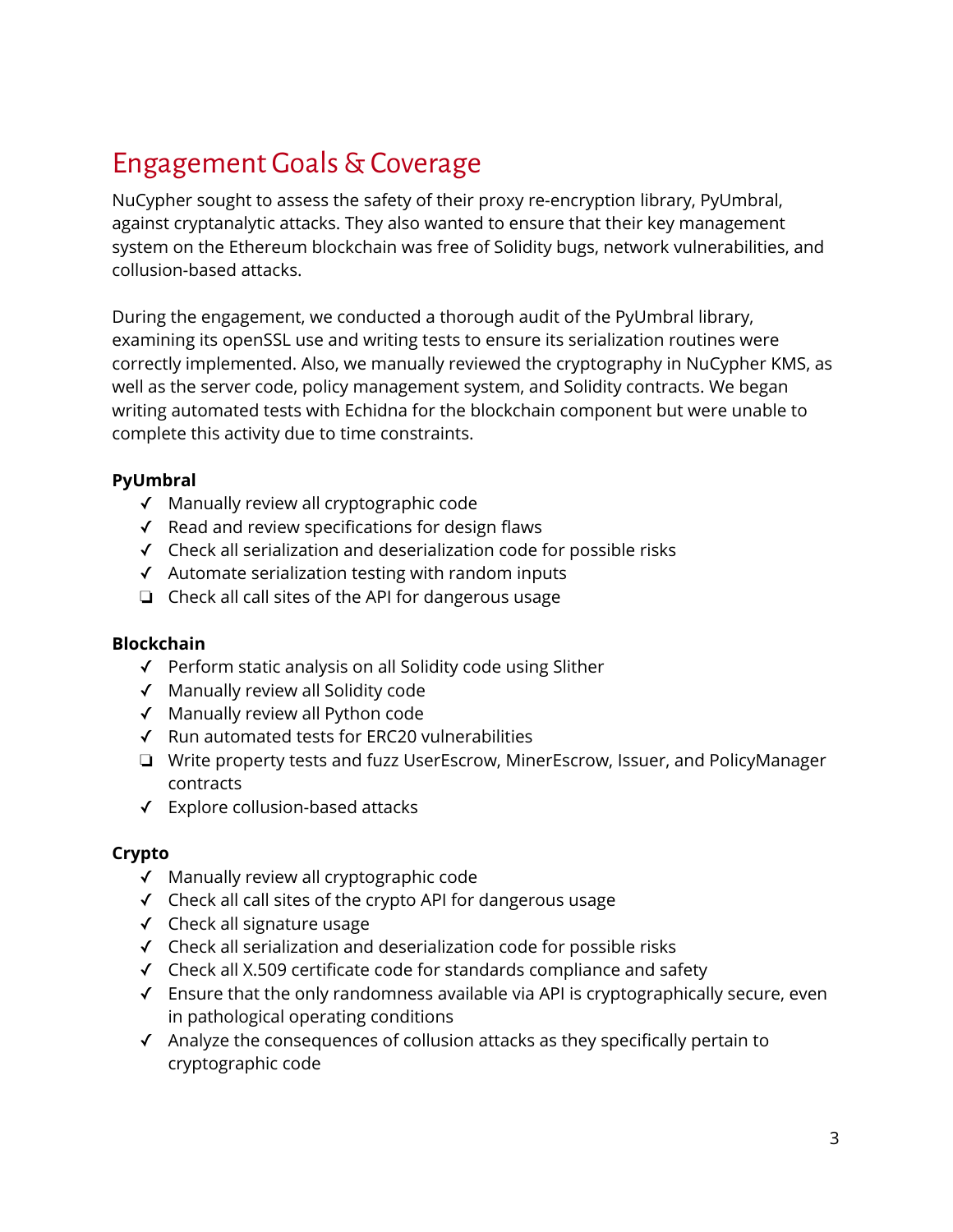### **Keystore**

- ✓ Manually review all Keystore code for logic errors
- ✓ Check call sites of the crypto API for dangerous usage

### **Network**

- ✓ Review server code for code execution or resource exhaustion bugs
- ✓ Review server code for logic bugs
- ✓ Consider denial-of-service scenarios

### **Policy**

✓ Review model code for logic bugs with security implications

### **Misc**

- ✓ Review Bytestring splitter code for possible functionality issues
- ✓ Review Constant Sorrow for vulnerabilities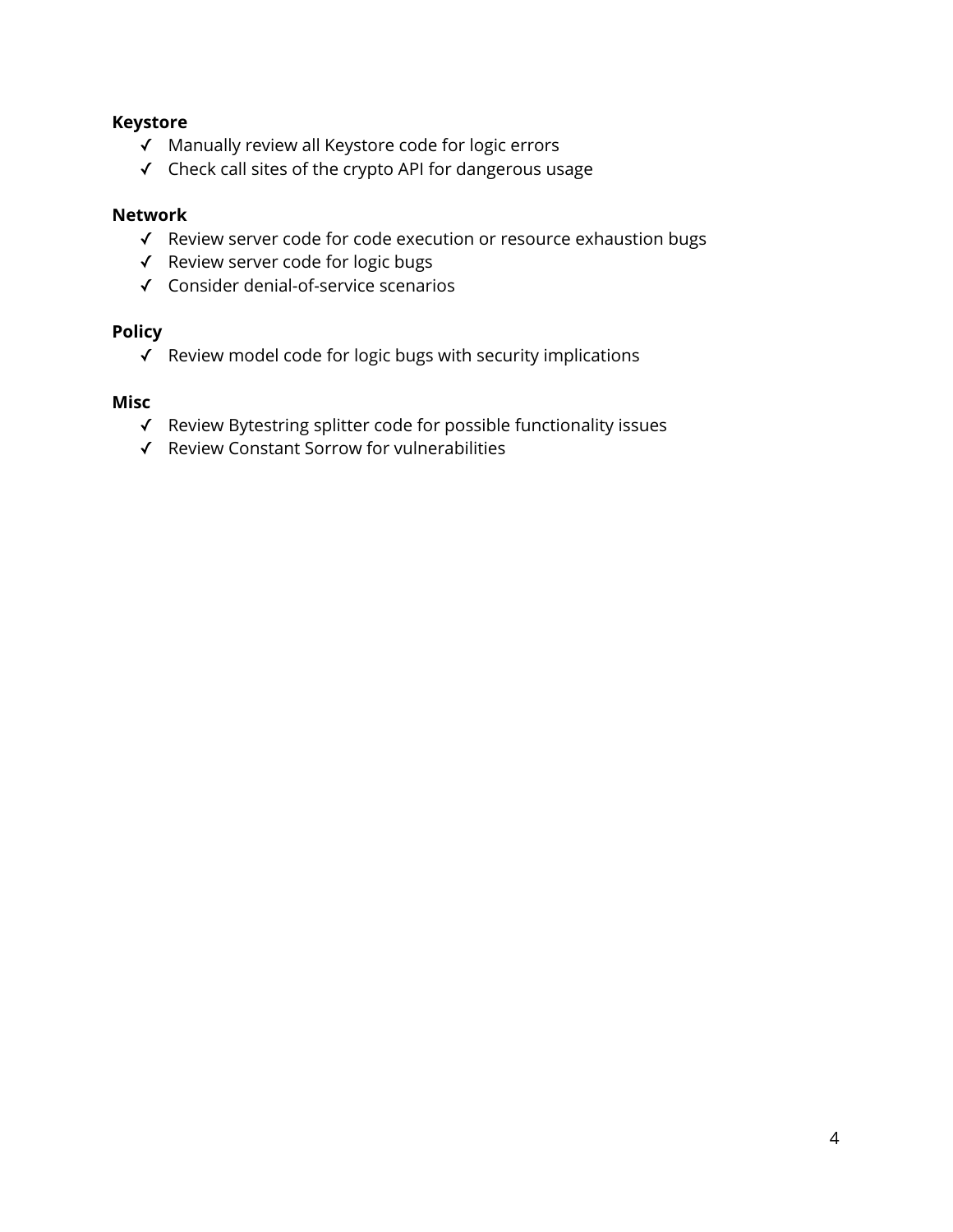# <span id="page-5-0"></span>Project Dashboard

### **Application Summary**

| l Name   | NuCypher, PyUmbral         |
|----------|----------------------------|
| Type     | Proxy re-encryption system |
| Platform | Python, EVM                |

### **Engagement Summary**

| Dates               | May 10 - June 29, 2018 |
|---------------------|------------------------|
| Method              | Whitebox               |
| Consultants Engaged |                        |
| Level of Effort     | 12 person-weeks        |

### **Vulnerability Summary**

| <b>Total High Severity Issues</b>   |   | T E E L<br><b>.</b> |
|-------------------------------------|---|---------------------|
| <b>Total Medium Severity Issues</b> | 4 | T 8 8 8             |
| <b>Total Low Severity Issues</b>    | 4 |                     |
| Total Informational Severity Issues | O |                     |
| Total                               |   |                     |

### **Category Breakdown**

| <b>Access Controls</b> |                |  |
|------------------------|----------------|--|
| Configuration          |                |  |
| Cryptography           | $\overline{2}$ |  |
| Data Exposure          |                |  |
| Data Validation        |                |  |
| Denial of Service      | 7              |  |
| Timing                 |                |  |
| Total                  | 14             |  |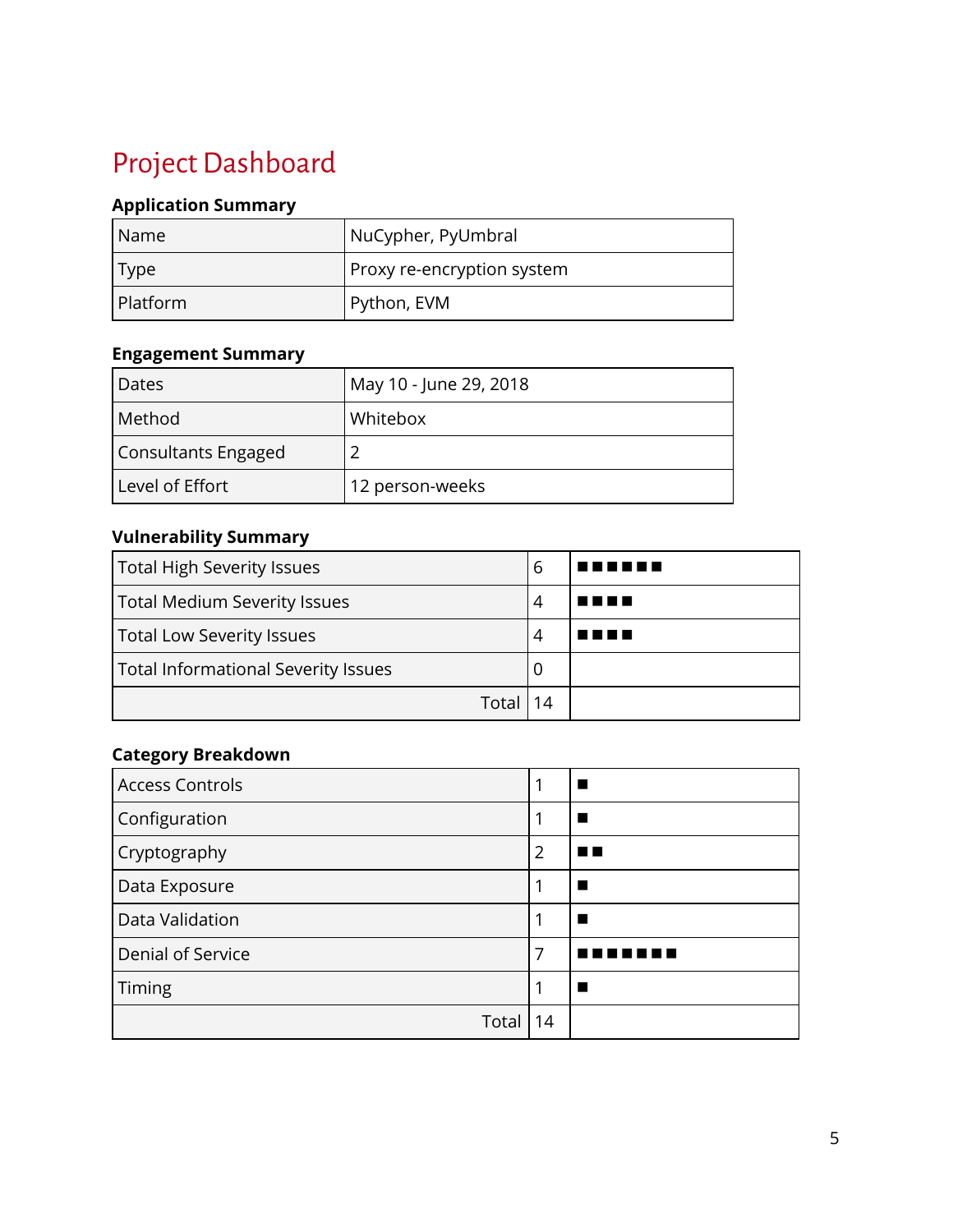## <span id="page-6-0"></span>Recommendations Summary

This section aggregates all the recommendations made during the engagement. Short-term recommendations address the immediate causes of issues. Long-term recommendations pertain to the development process and long-term design goals.

### <span id="page-6-1"></span>Short Term

❑ **Add a salt parameter to the KDF**. The utils.py library provides a KDF but sets salt to none. All KDF applications must be salted to ensure independence across different uses of the hash function.

❑ **Define which curve the system is using in a single location.** Many functions in PyUmbral take a curve parameter but default to a global configuration if the curve is not specified. This allows users to generate private keys over one curve but generate public keys over another, leading to an inconsistent state.

❑ **Only allow users a small whitelist of curves to select from.** PyUmbral lets users choose arbitrary–-even insecure–-curves for its cryptographic functionality.

❑ **Validate signatures in signature.py.** The signature class does not validate incoming signatures, allowing for the construction of signatures that don't depend on the private key used to sign.

❑ **Mitigate known ERC20 race conditions.** Strict adherence to the ERC20 standard can lead to situations where attackers can reorder transactions to take more tokens than they were approved for. This should be mitigated in either the approve function or any client used to interact with the system.

❑ **Require an access token for API usage and limit the rate of requests.** The server code does not limit the rate at which its clients can make requests, leaving it vulnerable to DoS attacks.

❑ **Add application logic for reverting data storage to a previous state.** Many functions write to the database with no validation of input data. Currently, there is no way to revert the database if it enters an undesirable state.

❑ **Use file permissions to prevent unprivileged users from accessing the database.** The keystore database is stored unencrypted. No permission-based access controls are present.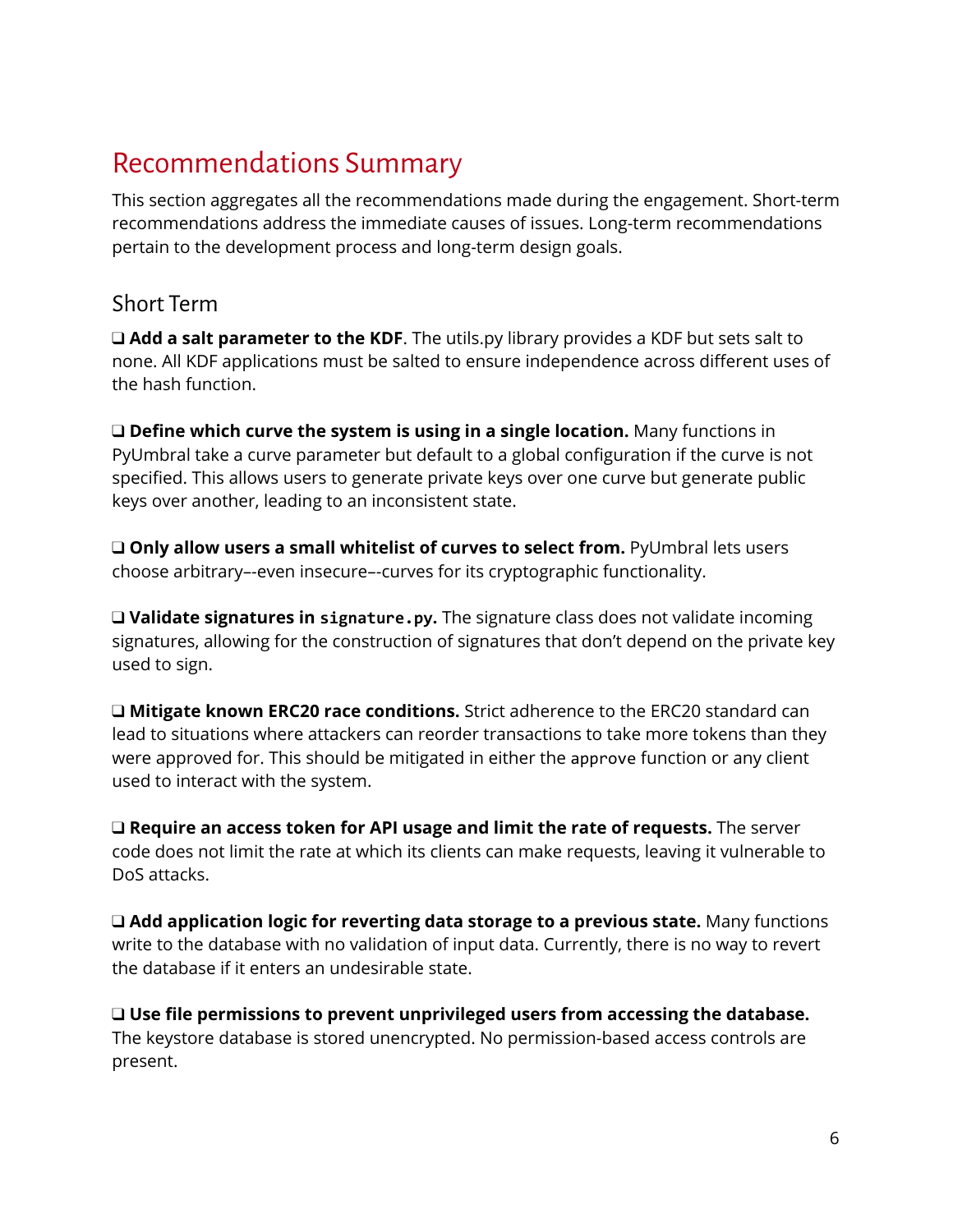❑ **Refactor the policy class to require a unique nonce and signature per policy.** Lack of kfrag validation and policy revocation leaves an attacker open to replay attacks.

❑ **Validate signatures on work orders.** The work order submission process happens without a blockchain component or replay attack prevention.

❑ **Require Ursula to sign responses to work orders.** Ursula never signs responses to work orders, allowing anyone to impersonate her to a given Bob.

### <span id="page-7-0"></span>Long Term

❑ **Ensure that cryptographic primitives are used in accordance with their specifications.** Even if it is unlikely cryptographic functions will be used outside of a very specific context, they should always adhere to their specification.

❑ **Build a system so that NuCypher can detect and penalize malicious nodes.** The NuCypher system cannot currently detect malicious miners, leading to a potential DoS attack or miners minting free money without adding value to the network.

❑ **Design APIs resistant to front-running attacks.** Due to the public nature of all data and transactions on the blockchain, malicious miners can and will front-run valuable transactions.

❑ **Make sure any exposed cryptographic APIs are resistant to misuse.** Users should not be trusted to make sound cryptographic choices, especially in curve selection.

❑ **Devise a system of pseudonyms for all users.** Users of the NuCypher network are not anonymized. Due to the mathematical properties of threshold schemes, malicious nodes can collude to learn a specific user's private key.

❑ **Adopt layered defenses for network and compute resources.** Assume the network will fall prey to DoS attacks and accidental abuse from users.

❑ **Assume attackers can observe, modify, and replay traffic on the wire.** Cryptographic systems must be designed to prevent attackers on the wire from reusing old messages.

❑ **Sign and check signatures for communications with security implications.** All cryptographically important information should be signed and then validated to prevent impersonation and replay attacks.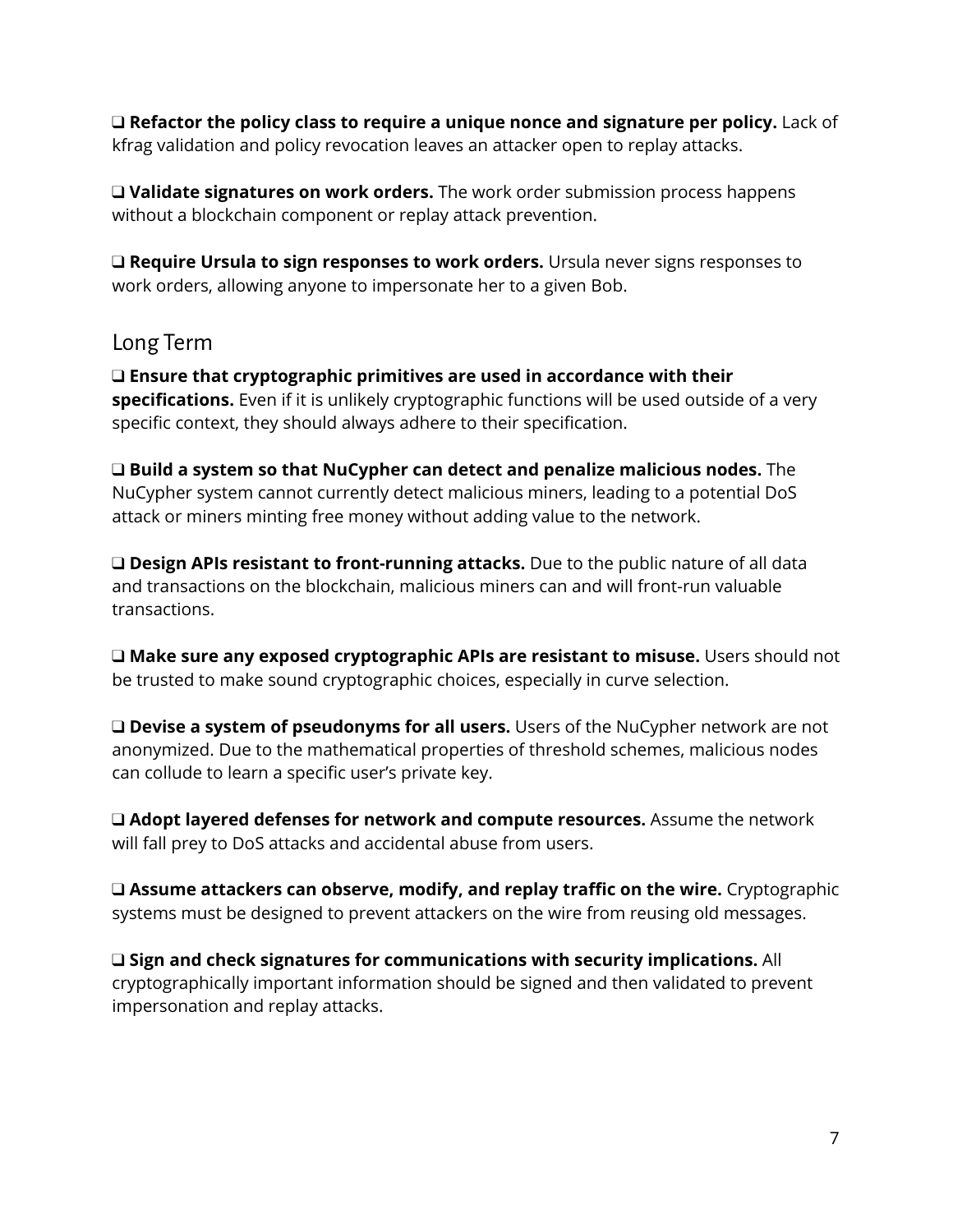# <span id="page-8-0"></span>Findings Summary

| #              | <b>Title</b>                                                                | <b>Type</b>              | <b>Severity</b> |
|----------------|-----------------------------------------------------------------------------|--------------------------|-----------------|
| 1              | Unsalted HKDF in utils.py                                                   | Cryptography             | Low             |
| $\overline{2}$ | Multiple issues related to curve<br>specification                           | Configuration            | High            |
| 3              | Multiple issues related to<br>parametrization over arbitrary curves         | Cryptography             | High            |
| $\overline{4}$ | Insufficient validation of signatures                                       | Data Validation          | High            |
| 5              | Network cannot detect malicious nodes                                       | Denial of Service        | High            |
| 6              | NuCypherKMSToken may be vulnerable<br>to transaction reordering attacks     | Timing                   | Medium          |
| $\overline{7}$ | Server implements no rate-limiting<br>functionality                         | Denial of Service        | High            |
| 8              | Database has no snapshot and rollback<br>functionality                      | Denial of Service        | Medium          |
| 9              | Lack of anonymity allows collusion-based<br>attacks                         | Data Exposure            | High            |
| 10             | Database has no access controls                                             | <b>Access Controls</b>   | Low             |
| 11             | ProxyRESTServer.set_policy can be<br>used to invalidate policy arrangements | Denial of Service        | Medium          |
| 12             | Several issues related to policy issuance                                   | Denial of Service        | Medium          |
| 13             | Work orders have no protection from<br>replay attacks                       | <b>Denial of Service</b> | Low             |
| 14             | <b>Impersonating Ursula is trivial</b>                                      | Denial of Service        | Low             |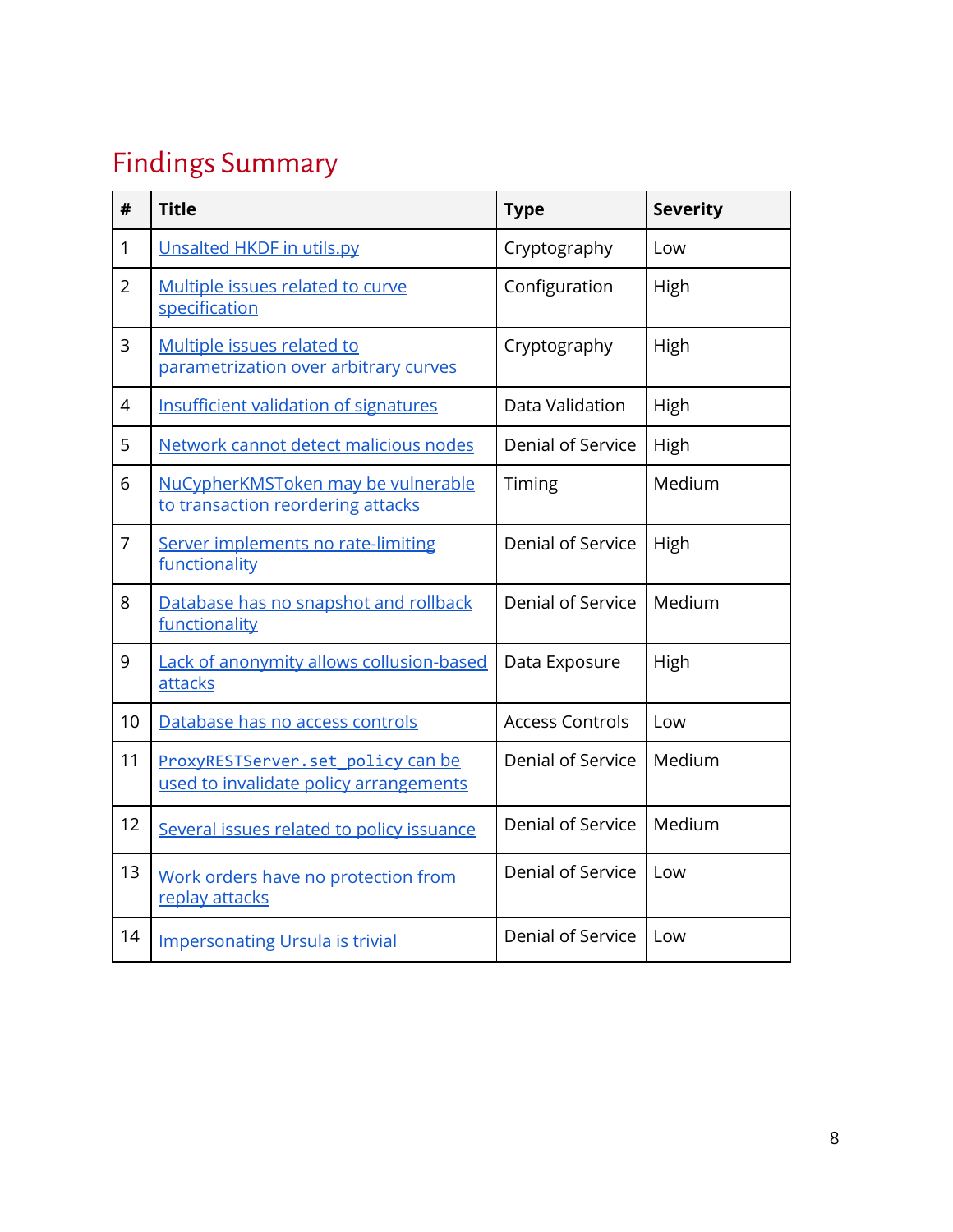### <span id="page-9-0"></span>1. Unsalted HKDF in utils.py

Severity: Low **Difficulty: High** Type: Cryptography Type: Cryptography Target: pyUmbral/umbral/utils.py

### **Description**

utils.py in the Umbral codebase provides a function, kdf, which wraps an HKDF from cryptography.io but sets salt to None. RFC [5869](https://tools.ietf.org/html/rfc5869), which specifies HKDF usage, recommends salt be used when possible (§ 3.1), as it greatly increases robustness.



*Fig. 1: the kdf function*

### **Exploit Scenario**

An attacker attempts to derive some input of kdf from its output via brute force. As no salt is used, they can brute force all applications of kdf at once.

### **Recommendation**

Add a salt parameter to kdf (even one that can take a value of None) and use it in accordance with RFC 5869 § 3.1.

Going forwards, ensure all cryptographic primitives are used as their specifications dictate.

### **References**

● HMAC-based [Extract-and-Expand](https://tools.ietf.org/html/rfc5869) Key Derivation Function (HKDF)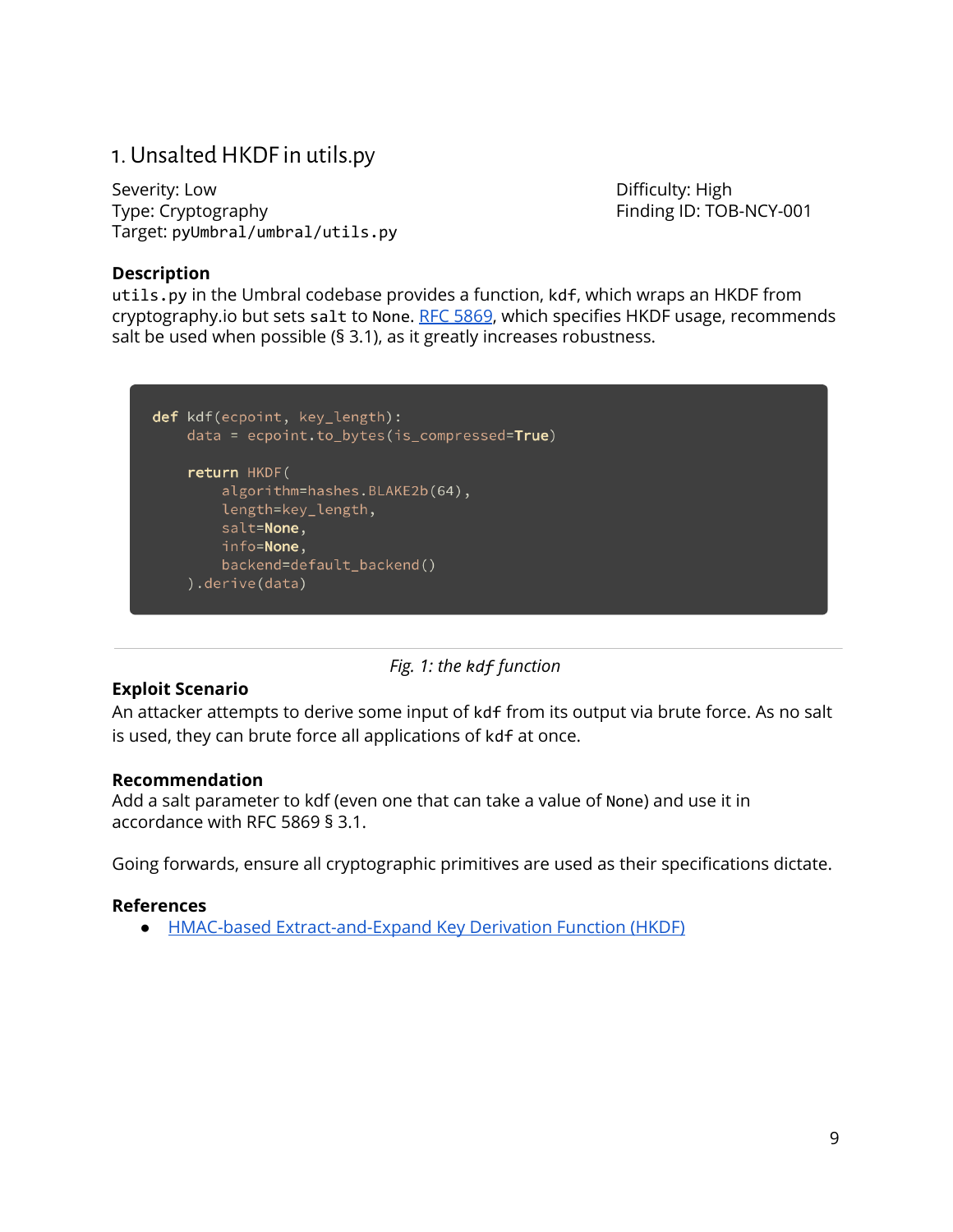### <span id="page-10-0"></span>2. Multiple issues related to curve specification

Target: Several

Severity: High Difficulty: Undetermined Type: Configuration Finding ID: TOB-NCY-002

### **Description**

A number of operations and object constructors take an optional curve parameter. If a parameter isn't provided, the operations will inherit from a global configuration. This can be confusing, allows for inconsistency, and leads to some functionality bugs. Notably:

- When deserializing a capsule, the logic to determine its activation status assumes a keysize of 32, which is not true for every curve. Specifically, it assumes 6 sections of size key size with 5 additional bytes will serialize to exactly 197 bytes.
- In keys.py, the UmbralPrivKey class has a get\_pubkey method, which returns the UmbralPubKey corresponding to the private key. Both classes carry information about the curve being used. However, the get\_pubkey method does not take curve information. It always returns an UmbralPubKey on the default curve.

# CurveBNs are the keysize in bytes, Points are compressed and the if  $len(capsule_bytes) == 197$ :  $e = Point.from_bytes(capsule_buff.read(key_size + 1), curve)$ v = Point.from\_bytes(capsule\_buff.read(key\_size + 1), curve) sig = CurveBN.from\_bytes(capsule\_buff.read(key\_size), curve) e\_prime = Point.from\_bytes(capsule\_buff.read(key\_size + 1), curve) v\_prime = Point.from\_bytes(capsule\_buff.read(key\_size + 1), curve) ni = Point.from\_bytes(capsule\_buff.read(key\_size + 1), curve)

*Fig. 2: CurveBN.from\_bytes (excerpt)*

def get\_pubkey(self): Calculates and returns the public key of the private key. return UmbralPublicKey(self.bn\_key \* self.params.g)

*Fig. 3: UmbralPrivKey.get\_pubkey*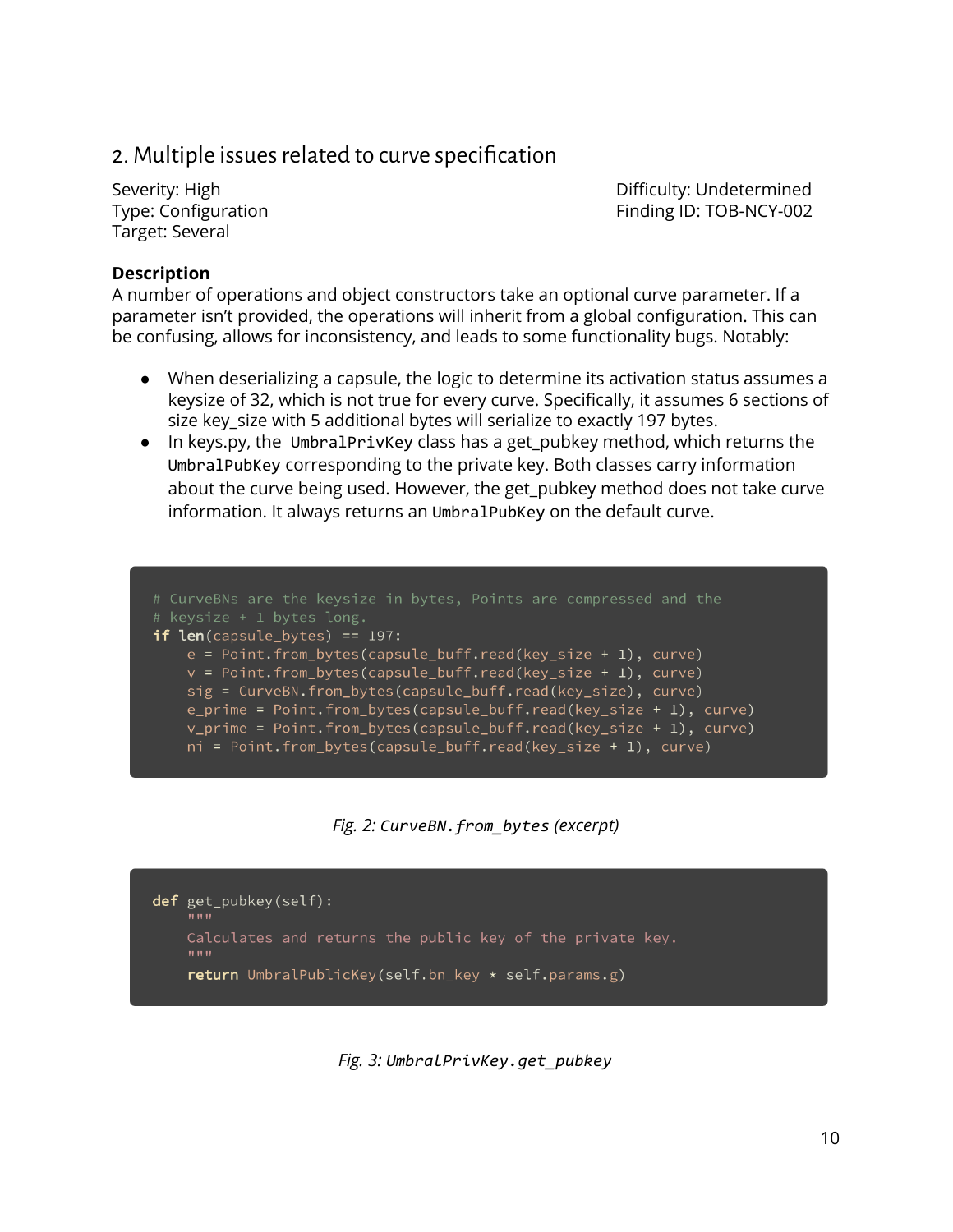### **Exploit Scenario**

An implementer instantiates a private key over SECP521R1. She doesn't update the default curve from SECP256K1. She attempts to generate a public key. Now she cannot decrypt any incoming messages.

### **Recommendation**

Replace 197 in the above snippet with 6 \* key\_size + 5. Force get\_pubkey to use the same curve as the private key it's being generated from. Most importantly, define which curve the system is using in a single, canonical location.

Whenever possible, make sure illegal states are unrepresentable.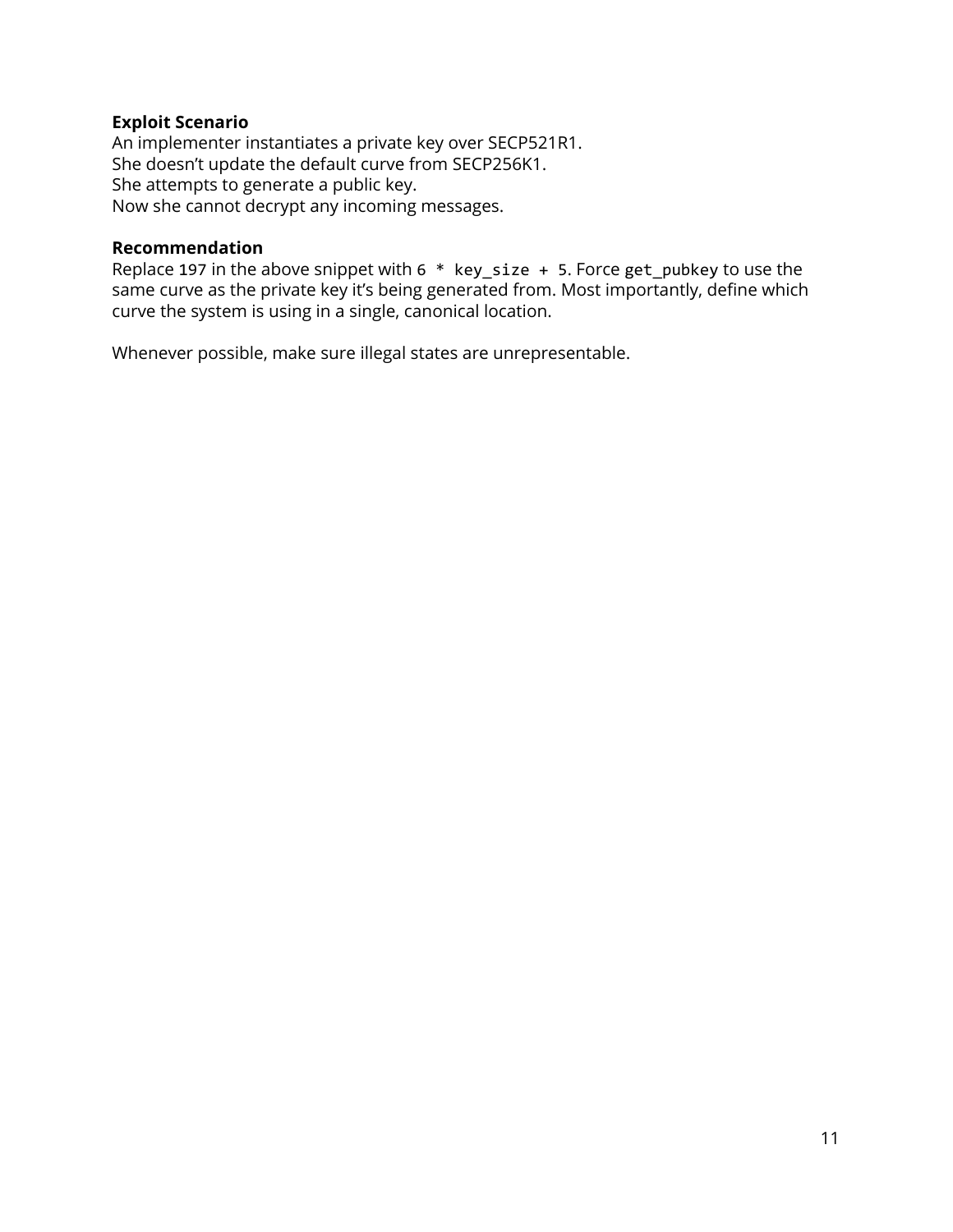### <span id="page-12-0"></span>3. Multiple issues related to parametrization over arbitrary curves

Severity: High Difficulty: High Difficulty: High Difficulty: High Difficulty: High Difficulty: High Target: pyUmbral

Type: Cryptography Type: Cryptography

### **Description**

*Umbral: A Threshold Proxy Re-encryption Scheme* doesn't restrict the curve used in its implementation. It just requires that the curve be defined over a group of prime order (the actual phrasing is somewhat ambiguous. This is our interpretation.) The implementation implicitly limits this to any cryptography.io elliptic curve object supported by OpenSSL, but that may still be overly broad.

5.1. Choice of elliptic curve. The only restriction that the Umbral cryptosystem imposes on the choice of EC curve is that it should generate a group of prime order, since we need to compute inverses modulo the order of this group. In our current setting, we use the secp256k1 curve since it fulfills this latter requirement and it is widely used in the blockchain ecosystem; we are exploring other curve choices that could improve performance.

### *Fig. 4: An excerpt from the paper*

Furthermore, this parametrization causes undefined behavior in pyUmbral. In openssl.py, the get new EC POINT takes an optional ec group and curve nid. If it is passed a curve\_nid it sets ec\_group to the group associated with curve\_nid. However, if both parameters are passed to the function and are in disagreement, ec\_group will default to the group associated with curve nid.

If a curve with a cofactor other than one is ever used, several parts of the application will require reengineering to, for example, prevent small subgroup attacks by validating the order of public keys.

*Fig. 5: \_get\_new\_EC\_POINT*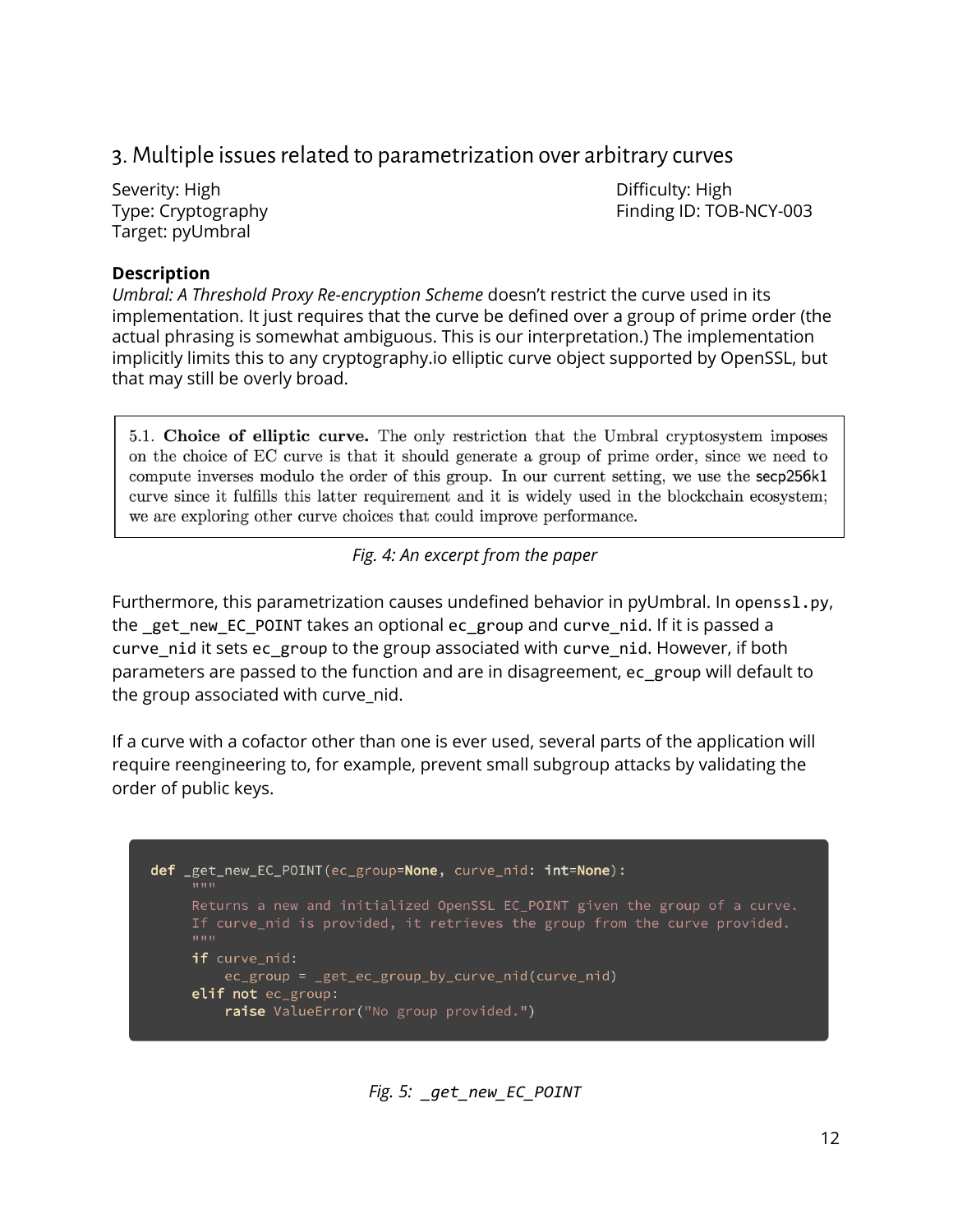### **Exploit Scenario**

Serialization code doesn't take into account the variety of curves over which it can be called and contains hard-to-reach logic bugs. A PyUmbral implementer chooses an unusual elliptic curve and cannot correctly deserialize incoming messages.

### **Recommendation**

Choose one curve over which Umbral is canonically defined, or at least implemented. If that's infeasible, a small, well-tested whitelist can suffice. Rewrite 5.1 from *Umbral: A Threshold Proxy Re-encryption Scheme* to use slightly more precise terminology, e.g. "Any curve over a field of prime order."

Ensure that specifications give enough detail to prevent potential misuse. While generality is appropriate in some circumstances, it cannot come at the cost of security.

#### **References**

- Weak Curves In Elliptic Curve [Cryptography](https://wstein.org/edu/2010/414/projects/novotney.pdf)
- A [state-of-the-art](https://cr.yp.to/ecdh.html) Diffie-Hellman function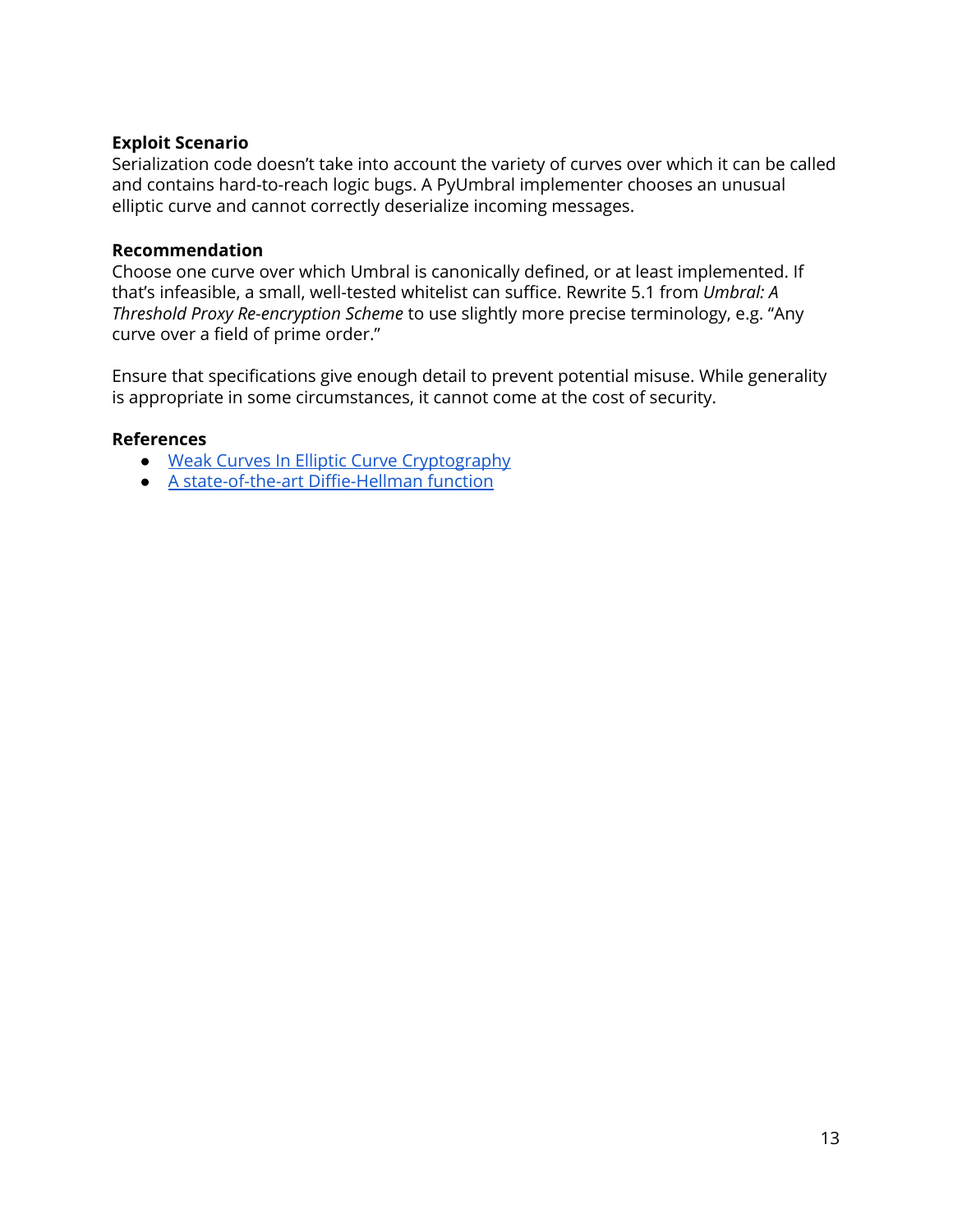### 4. Insufficient validation of signatures

Severity: High Difficulty: Undetermined Type: Data Validation Type: Data Validation Finding ID: TOB-NCY-004 Target: nucypher/crypto/signature.py

### **Description**

The Signature class implements no verification for the r and s parameters, allowing for the construction of signatures that don't depend on the private key used to sign. This can pose a significant risk if these signatures are ever checked without also checking the validity of the r and s parameters.

Right now the impact of this is mitigated because every curve in cryptography.io will ultimately use OpenSSL's ossl\_ecdsa\_verify\_sig, which does parameter verification. However, oss1\_ecdsa\_verify\_sig is not guaranteed to be used for every OpenSSL curve. Furthermore, this validation should be done as soon as a signature is initialized to prevent the unvalidated signature from being used in another context.

 $def$   $_{_{}}$ init $_{_{}}$ (self, r: int, s: int): # TODO: Sanity check for proper r and s.  $self.r = r$  $self.s = s$ 

*Fig. 6: Signature.\_\_init\_\_*

### **Exploit Scenario**

A client chooses to implement Curve1174 in OpenSSL themselves and use it with NuCypher-KMS. They forget to check for the case where r is equal to 0 modulo the curve order when verifying signatures. An adversary can now craft valid signatures for any message from any key.

A signature is created with r=0 and stored in NuCypherKMS. It's verified outside the system by software that overlooks parameter validation. As before, an attacker can now craft signatures that verify as if from any private key.

### **Recommendation**

Make r and s CurveBNs, reusing existing validation there.

An unbounded integer is rarely the right type for elements used in cryptographic computation.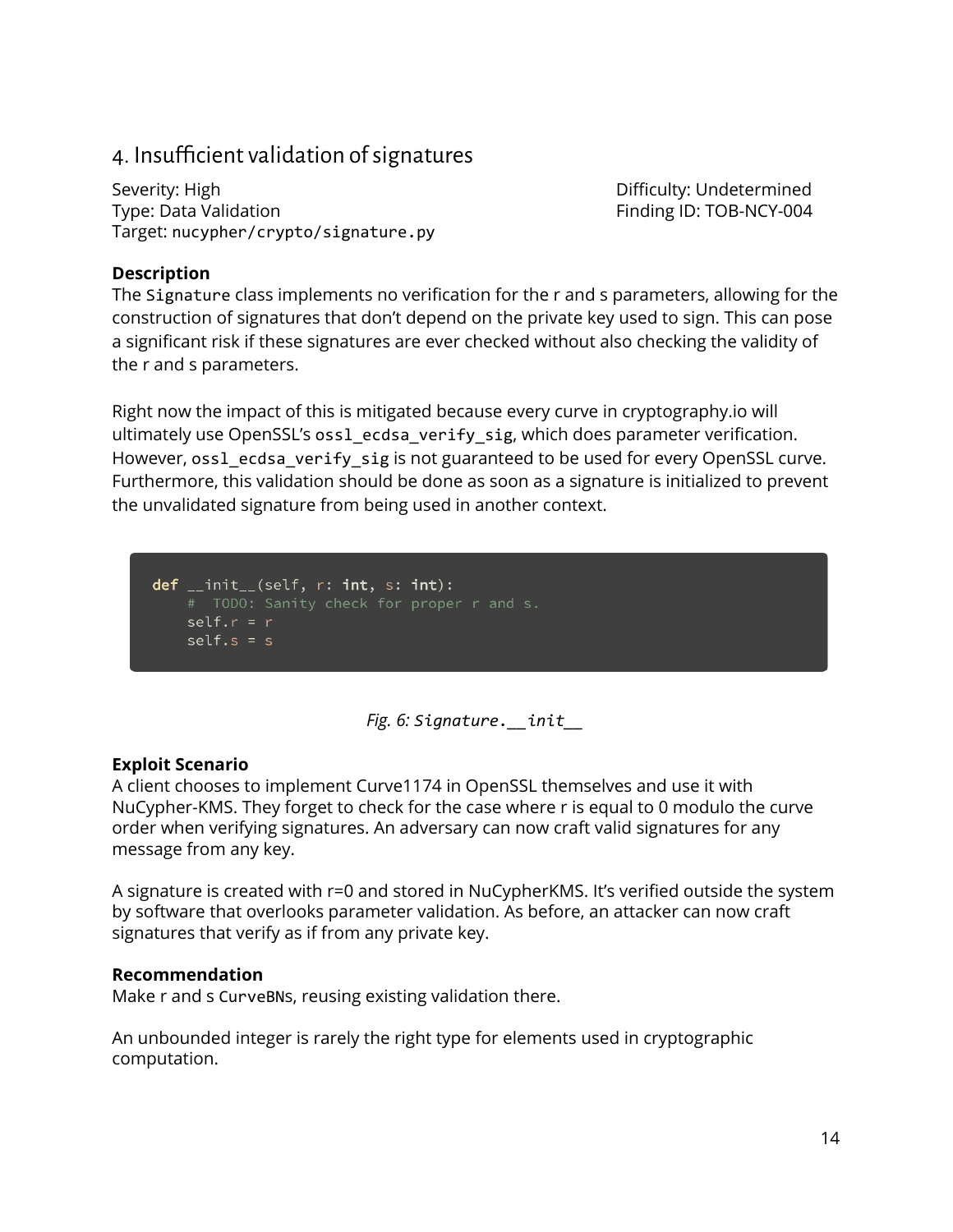### **References**

● The [Elliptic Curve](http://www.cs.miami.edu/home/burt/learning/Csc609.142/ecdsa-cert.pdf) Digital Signature Algorithm (ECDSA)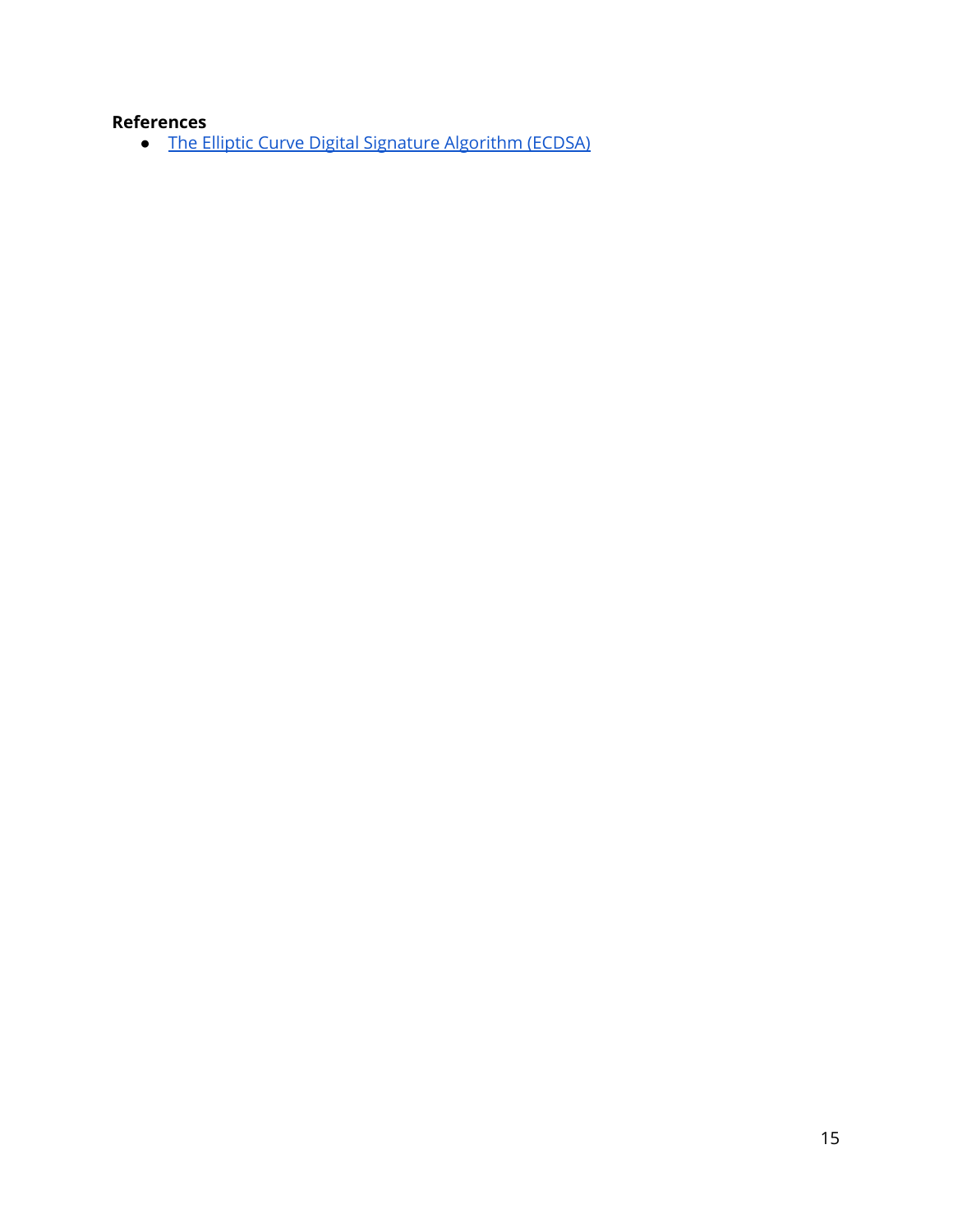### <span id="page-16-0"></span>5.Network cannot detect malicious nodes

Severity: High Difficulty: Low Type: Denial of Service Type: Denial of Service Target: nucypher/blockchain/

### **Description**

NuCypherKMS does not currently have a way to establish whether a miner is performing valid re-encryptions. At best, this severely reduces the reliability of the network. At worst, it could lead to malicious nodes mining free money.

### **Exploit Scenario**

A miner runs a node that simply outputs random numbers. Their cfrags do not directly cause any failures in the network, since re-encryption uses a threshold scheme. However, this miner will be able to mint free money until they are manually removed from the network. Even after being removed, there is nothing stopping this malicious user from creating another node.

The lack of validation also could lead to a DoS attack. There is nothing preventing a flood of malicious nodes from rendering the NuCypherKMS useless. This attack may require a large amount of upfront capital, since all miners must put up collateral in the MinersEscrow contract, but such a scenario is not unimaginable. A group of semi-affluent actors could collude to short NuCypher tokens. Even if the network is running a decent number of nodes, say 9,000, it would only take 3,000 fake nodes to ensure that re-encryption fails 25% of the time when k/n = 3/4.

### **Recommendation**

We propose the following system for incentivizing correct and safe proxy re-encryption coordinated via the Ethereum blockchain.

Work is coordinated via a "dispatcher" contract. Users may interact with this contract in several capacities. First, let's consider the case in which someone wants to perform re-encryption in exchange for NU tokens.

We'll call this actor Ursula. We wish to incentivize Ursula to reply to every request for re-encryption with a correct answer (as opposed to either replying with an incorrect answer or simply failing to reply, which, from a utilitarian perspective, are equivalent). Ursula must commit to performing re-encryption for some time to be useful as a participant in the Umbral cryptosystem. We cannot simply pay per job. As a result, we propose the following:

Ursula makes a commitment to being available for some period of time, during which she'll reply to some portion of requests with a correct response. When she makes this commitment, she stakes some amount of tokens. The dispatcher assembles multiple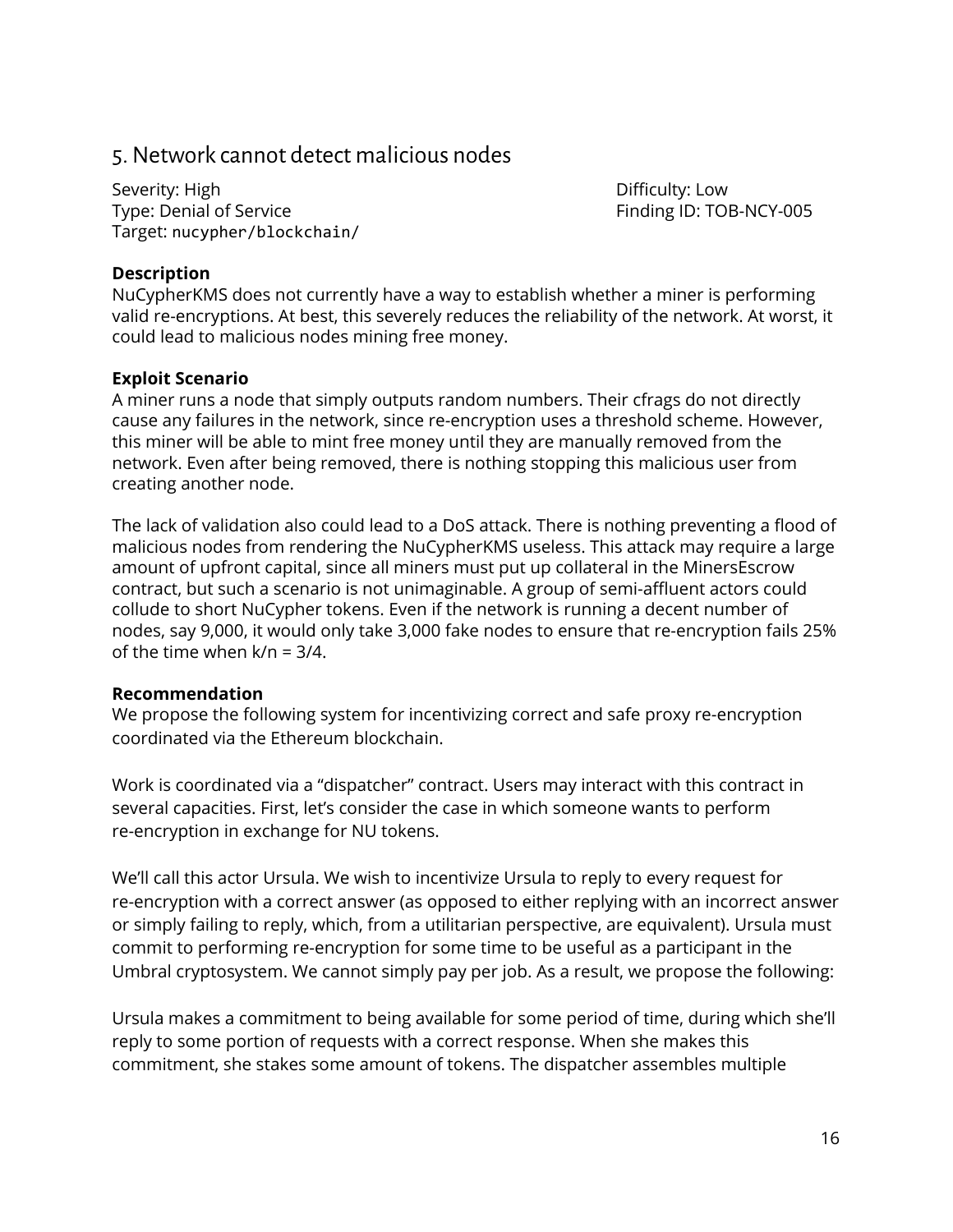Ursulas into cohorts based on the assumed rate at which other Ursulas drop out, the commitments of the cohort, and the Umbral threshold parameter.

When Alice requires re-encryption services, she pays the dispatcher for access to some cohort of Ursulas for some time. She can then make requests (at some maximum rate) for re-encryption consisting of a set of kfrags and a public key. Each request has an associated nonce. Once a request is published, the chosen Ursulas form a Plasma-like sidechain. This is to prevent exorbitant gas costs and latency during verification. On the sidechain, Ursulas provide timestamped proofs to a verifier contract that they did the claimed work. Once the sidechain has reached consensus and the contractual obligation has finished, the sidechain syncs with the main Ethereum blockchain and the Ursulas are paid.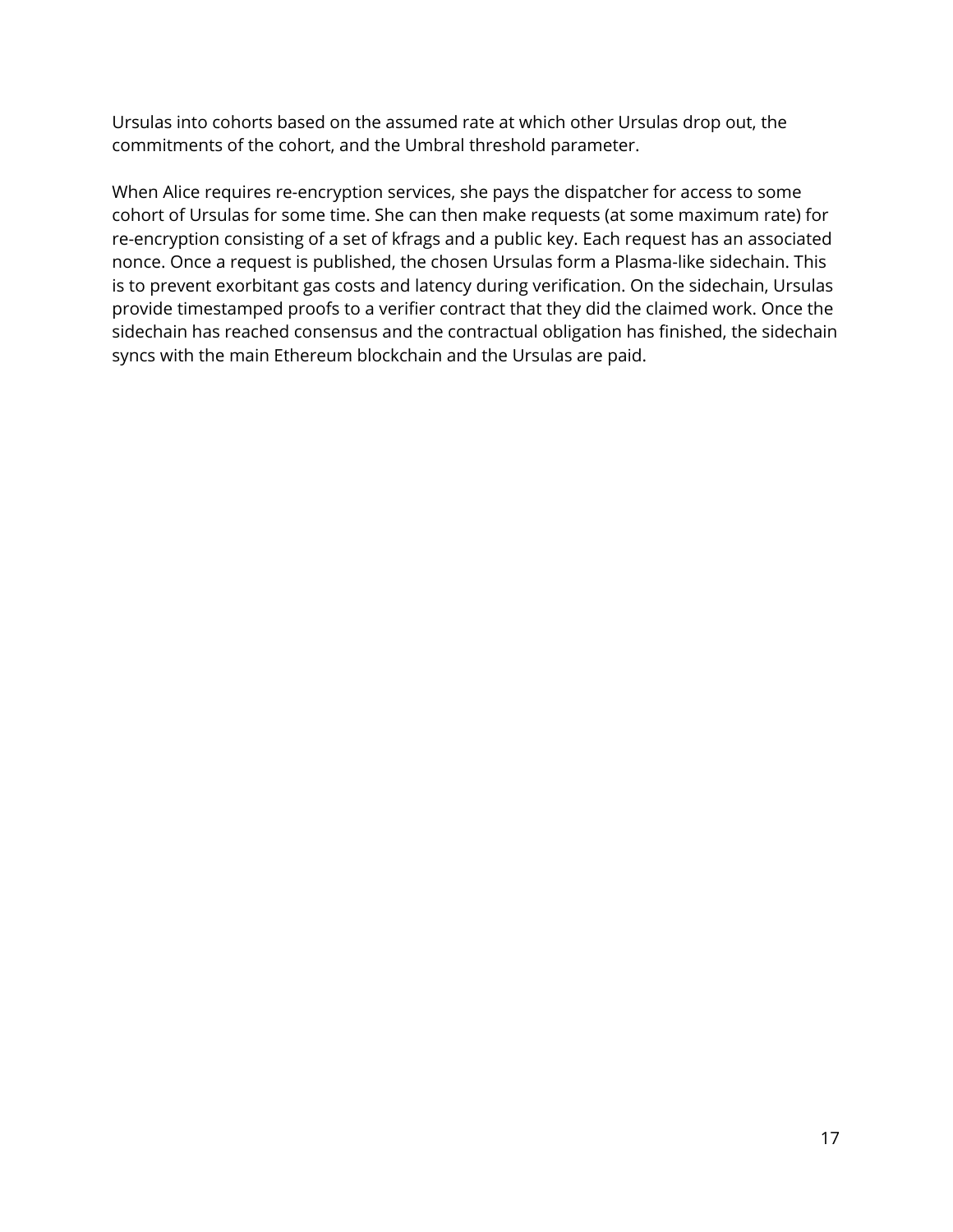### <span id="page-18-0"></span>6.NuCypherKMSToken may be vulnerable to transaction reordering attacks

Severity: Medium **Difficulty: High** Type: Timing Type: Timing Type: Timing ID: TOB-NCY-006 Target: nucypher/blockchain/NuCypherKMSToken.sol

### **Description**

There's a [well-known](https://docs.google.com/document/d/1YLPtQxZu1UAvO9cZ1O2RPXBbT0mooh4DYKjA_jp-RLM/edit) race condition in the ERC20 standard where an attacker with the ability to reorder transactions can use transferFrom to take more tokens than they were allotted with approve. While mitigations for this vulnerability exist, NuCypherKMSToken does not implement them. In addition, a very similar vulnerability exists in decreaseApproval.

approve sets the allowance of the given user to some number regardless of their current allowance. This allows front-running attacks, where an attacker can use a victim's tokens in unexpected ways by preempting their calls to approve with a call to transfer. decreaseApproval has a similar but less serious problem. It will behave identically if an attacker can insert a transfer between its origination and resolution, which could conceivably deceive a user.

### **Exploit Scenario**

Alice approves Bob to transfer up to 100 of her tokens. Later, she decides to approve Bob for 150 tokens. Bob is watching for transactions from Alice that call approve. When he observes one, he introduces another transaction with a lower timestamp that transfers 100 tokens to his own address. After Alice's transaction finalizes, he transfers 150 tokens to himself for a total of 250 tokens extracted (instead of the 150 intended).

Alice approves Bob to transfer up to 100 of her tokens. Later, she wants to make those tokens available to Carol. Alice calls decreaseApproval to set Bob's allowance to 0. As before, Bob notices Alice's decreaseApproval and preempts it with a transfer of those 100 tokens. Alice's decreaseApproval transaction still appears to work, so she approves Carol to use 100 tokens. Carol then transfers them out. 200 tokens are transferred out of Alice's account (instead of the 100 intended).

### **Recommendation**

Either in the client or the NuCypherKMSToken contract, ensure you cannot approve someone for a nonzero number of tokens if they aren't currently approved for zero tokens (N.B.: doing this in the contract is technically an ERC20 standard violation). Change decreaseApproval to return the actual number of tokens the allowance it's modifying decreased by

Always assume malicious entities can front-run transactions for financial gain.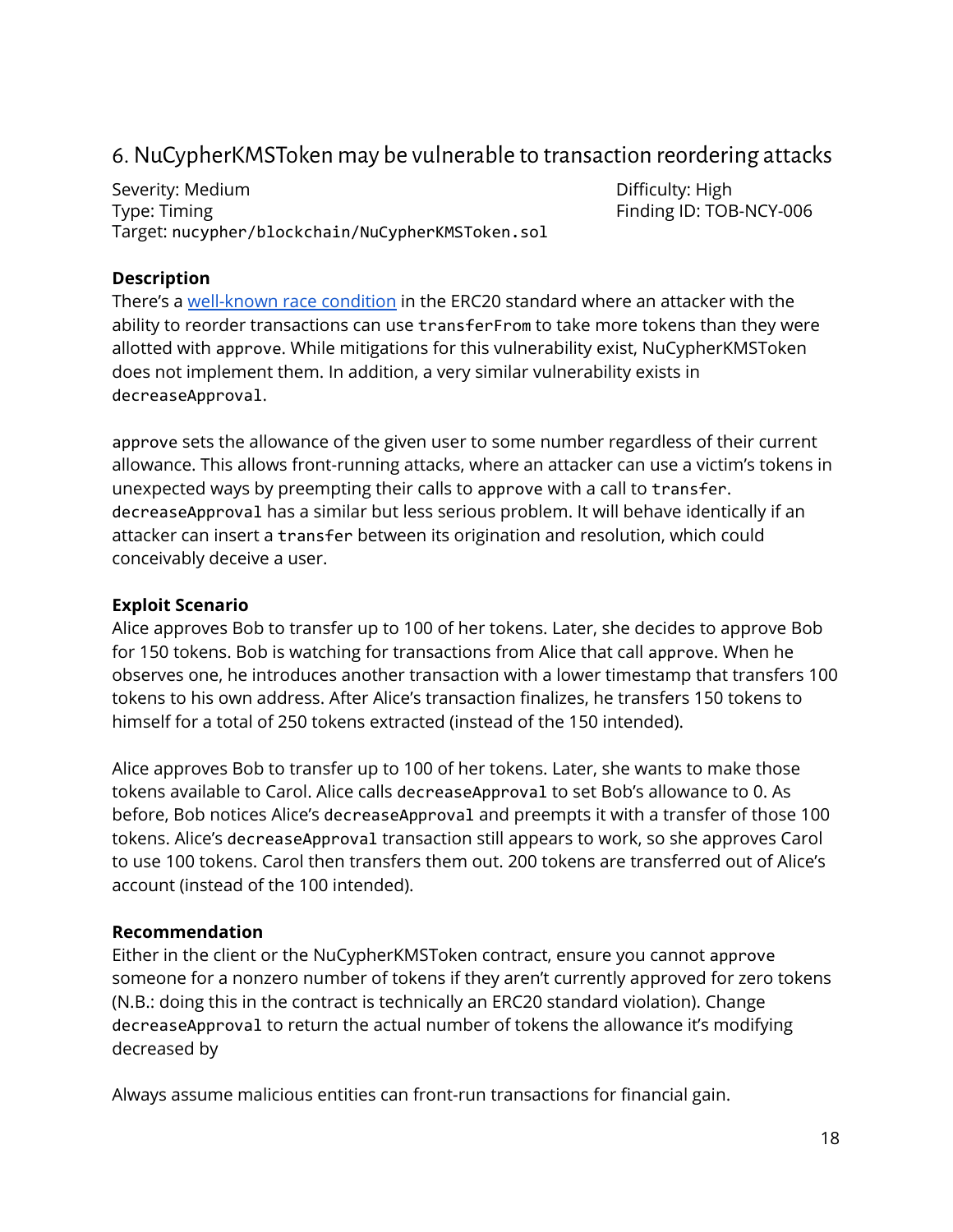### **References**

- ERC20 API: An Attack Vector on [Approve/TransferFrom](https://docs.google.com/document/d/1YLPtQxZu1UAvO9cZ1O2RPXBbT0mooh4DYKjA_jp-RLM/edit) Methods
- [Method](https://github.com/OpenZeppelin/openzeppelin-solidity/issues/437) [decreaseApproval](https://github.com/OpenZeppelin/openzeppelin-solidity/issues/437) [in](https://github.com/OpenZeppelin/openzeppelin-solidity/issues/437) [StandardToken.sol](https://github.com/OpenZeppelin/openzeppelin-solidity/issues/437) is [unsafe](https://github.com/OpenZeppelin/openzeppelin-solidity/issues/437)
- [Implementation](https://github.com/OpenZeppelin/openzeppelin-solidity/issues/438) of 'approve' method violates ERC20 standard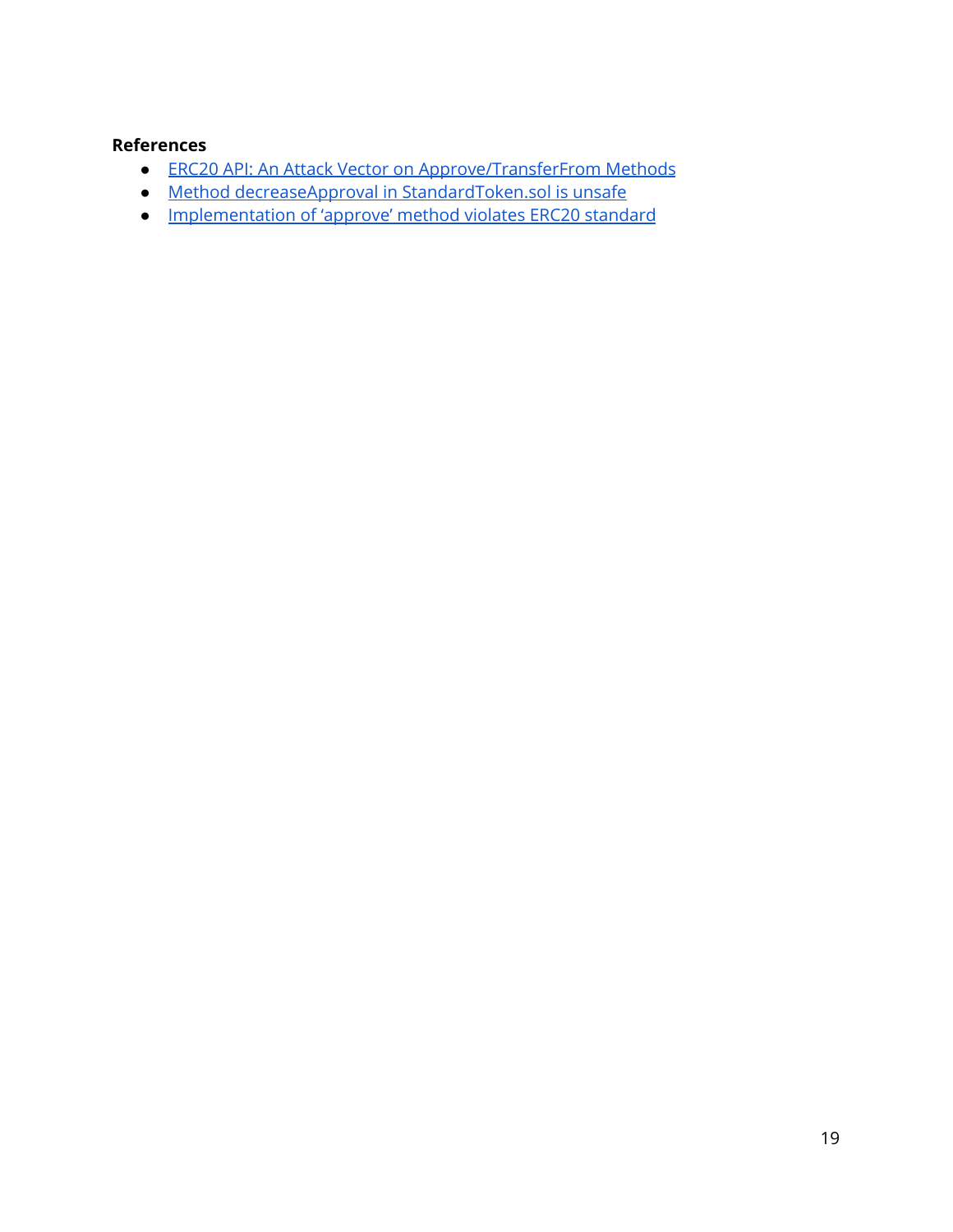### <span id="page-20-0"></span>7. Server implements no rate-limiting functionality

Severity: High Difficulty: Low Type: Denial of Service Type: Denial of Service Target: nucypher/network

### **Description**

The NuCypher server code features no functionality that limits the rate at which its clients can make requests. As many of its endpoints modify database state or perform cryptographic computation, this lack of functionality makes it exceedingly easy for a client to exhaust the server's resources.

The risk from this issue increases dramatically from the fact that this code is designed to be executed as part of a "testnet" so that developers can build applications against NuCypher's API. Developing code can easily have bugs that lead to accidental extreme API usage.

### **Exploit Scenario**

A developer is integrating their app with the NuCypher system and wants to create one policy per file in some directory. Due to a simple bug each time a re-encryption is performed, a logfile is produced in the same directory, meaning policies are created in an infinite loop. The databases of every consumer of policies from this developer fill up with junk and can no longer contribute to the network.

### **Recommendation**

Require an access token for API usage. Limit the requests made per access token per unit of time.

Always assume developers will grossly misuse APIs and develop accordingly.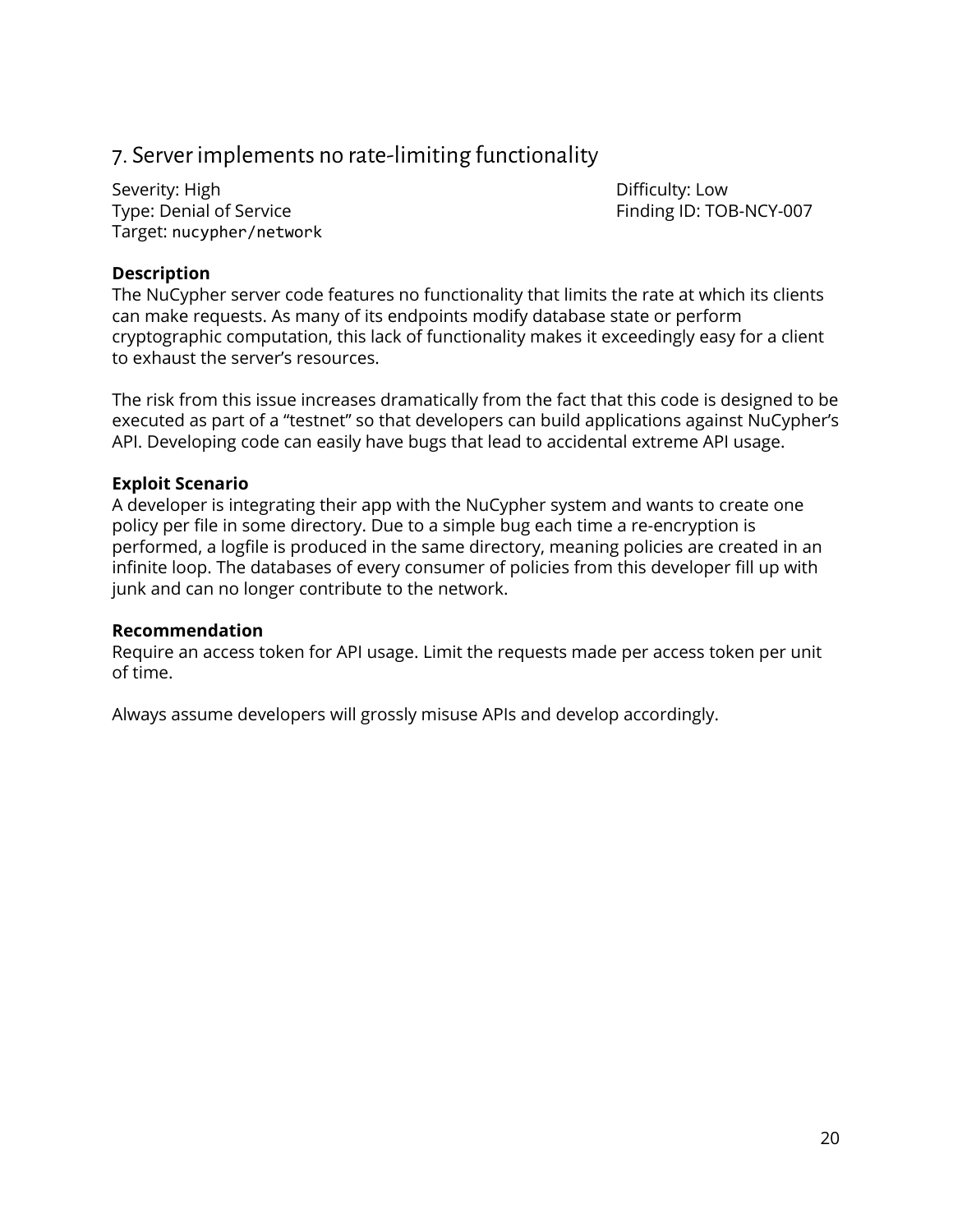### <span id="page-21-0"></span>8. Database has no snapshot and rollback functionality

Severity: Medium Difficulty: Undetermined Type: Denial of Service Type: Denial of Service Target: nucypher/keystore

### **Description**

Right now, many functions write to the database with no validation of input data. Especially in concert with TOB-NCY-007, we believe it is likely some databases become large to the point of being unwieldy and filled with mostly useless data. Short of clearing the database and starting over, NuCypher offers no solution for reverting these changes.

### **Exploit Scenario**

Due to poor termination logic in a loop, some developer accidentally publishes billions of keys to the network. As keys are identified with a unique integer, all key space in each DB is exhausted. State was completely fine 24 hours ago, but the only way to return each database to functionality is either to discard all previously known keys or handwrite a SQL query to delete all records matching some pattern (bugs in which could cause serious problems).

#### **Recommendation**

Add application-level logic for reverting data storage to a previous state.

Assume states will become invalid, and add both aggressive validation logic and ways to recover from inconsistency.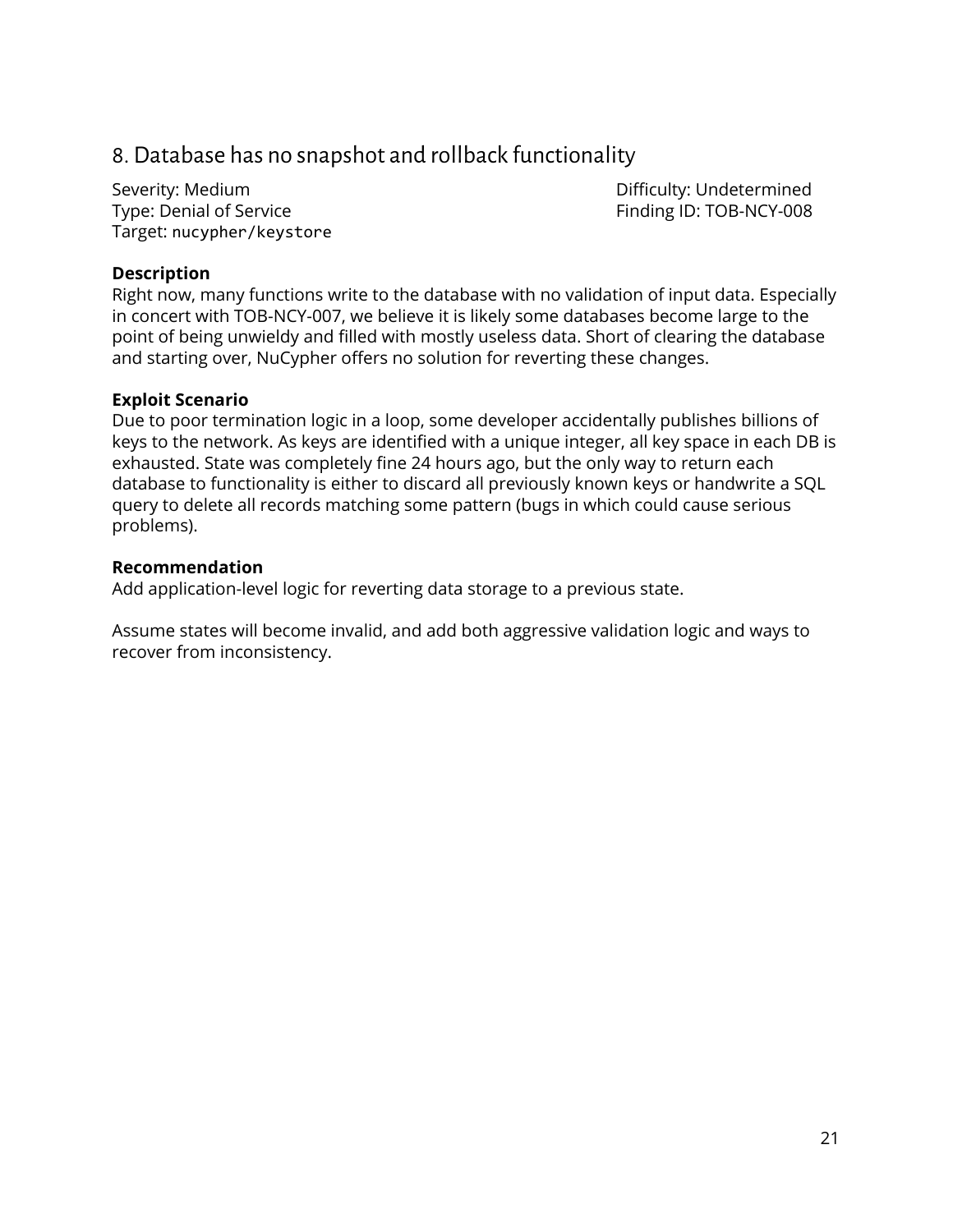### <span id="page-22-0"></span>9. Lack of anonymity allowscollusion-based attacks

Severity: High Difficulty: Medium Type: Data Exposure Type: Data Exposure Finding ID: TOB-NCY-009 Target: nucypher/keystore

### **Description**

Currently the NuCypher system does not anonymize its users. Therefore re-encryption nodes can acquire information about both the senders and recipients of the data they are re-encrypting. This allows for attacks where Ursulas collude with Bob to learn Alice's private key.

### **Exploit Scenario**

Alice runs a Netflix-like service which Bob subscribes to. Bob wishes to stop paying for the service while still being allowed to stream media. He creates the threshold number of Ursula nodes, which proceed to enter into a Policy with Alice for Bob's re-encrypted key. Since Bob and the Ursulas are owned by the same person, they can collude to learn Alice's private key. Bob can stop paying for Alice's service while still accessing its data.

### **Recommendation**

Devise a system where users are all pseudonymous. This could be done by the booker in the scheme outlined in **[TOB-NCY-006](#page-18-0)**, since it would be able to mask each job's origin. Once the policy has been created, its involved parties become de-anonymized. The fact that all parties remain anonymous during job selection prevents many collusion attacks.

Since Umbral leaks Alice's private key if the Ursulas and Bob collude, collusion attacks must be taken very seriously.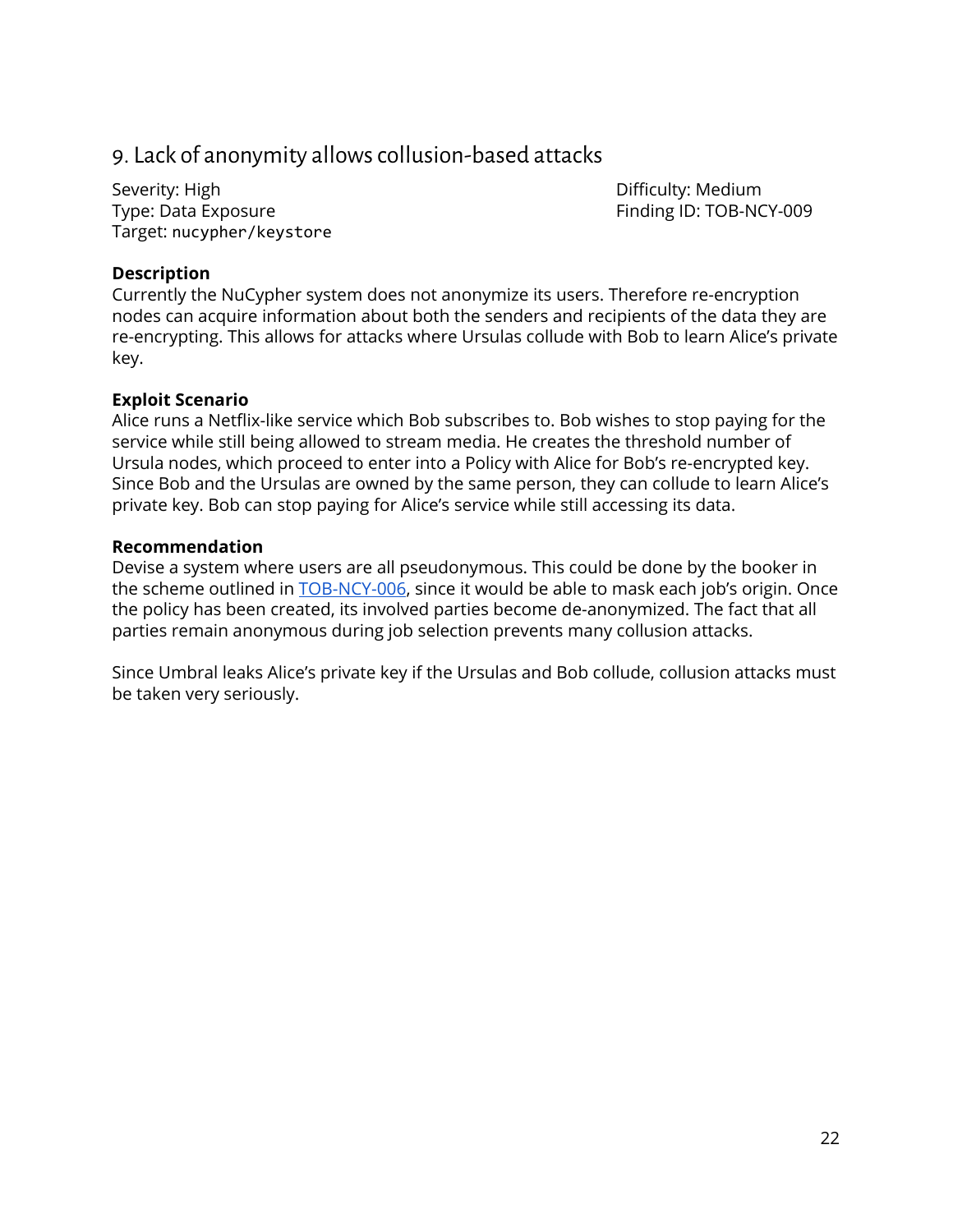### <span id="page-23-0"></span>10. Database has no accesscontrols

Severity: Low **Difficulty: High** Type: Access Controls Finding ID: TOB-NCY-010 Target: nucypher/keystore

### **Description**

The keystore sqlite database is stored unencrypted. No permission-based access controls are present. An attacker with even temporary filesystem access can add, modify, or delete entries at will.

### **Exploit Scenario**

Due to an unpatched operating system, An attacker briefly obtains a shell on several NuCypher nodes. He uses this access to remove some user's keys from all nodes' databases. This user can no longer make use of the NuCypher network.

### **Recommendation**

Explicitly ensure that file permissions on the database prevent unprivileged users from accessing it, and use sqlite's encryption facilities to ensure it's stored encrypted.

Whenever possible, adopt layered "defense in depth" strategies to mitigate partial compromises.

### **References**

● How To Compile And Use the SQLite [Encryption](https://www.sqlite.org/see/doc/trunk/www/readme.wiki) Extension (SEE)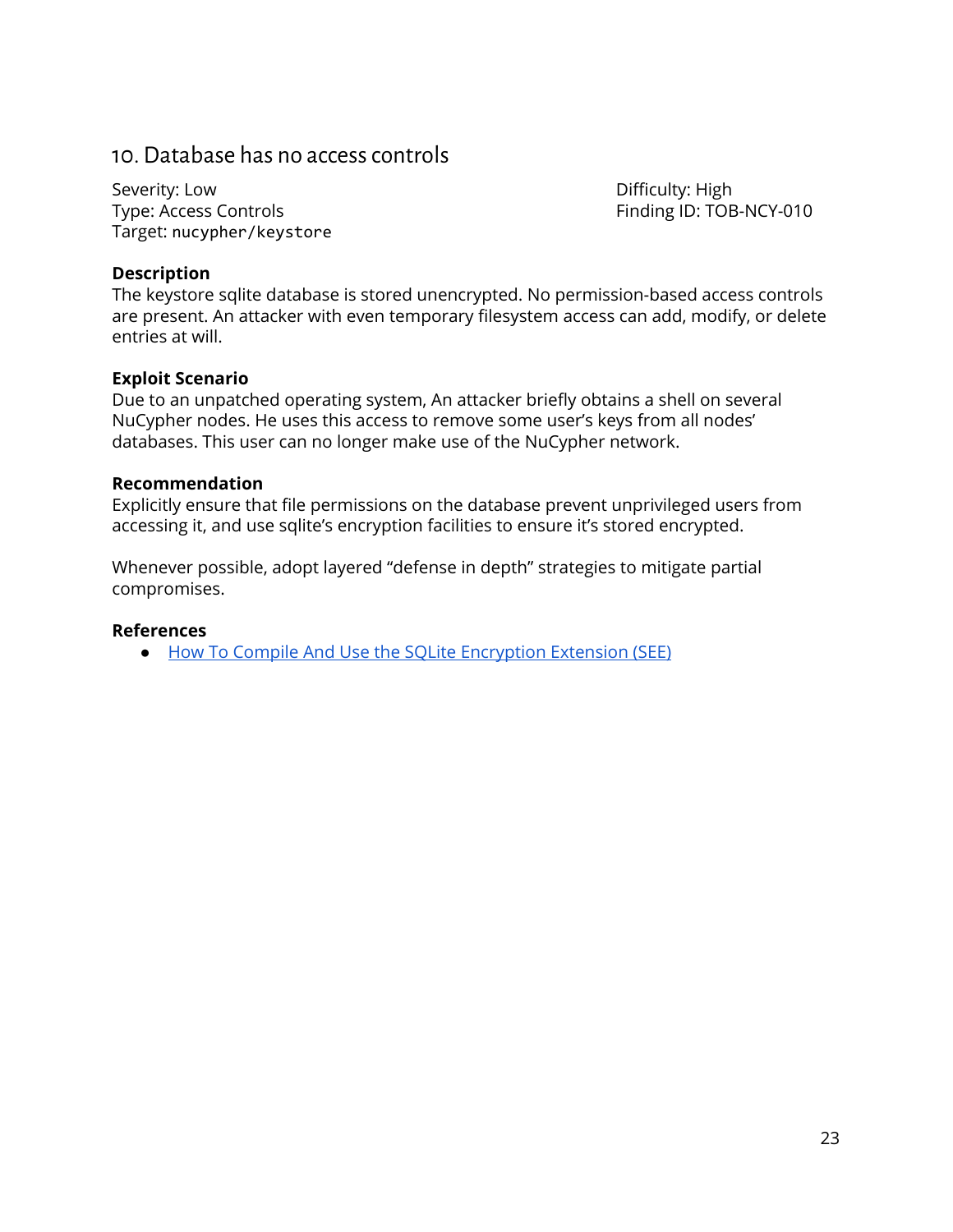### <span id="page-24-0"></span>11. ProxyRESTServer.set\_policy can be used to invalidate policy

### arrangements

Severity: Medium **Difficulty: Low** Type: Denial of Service The Service Finding ID: TOB-NCY-011 Target: nucypher/network/server.py

### **Description**

set\_policy decrypts an AEAD-encrypted message containing a kfrag to attach to a given policy arrangement. However, due to several individual small bugs and questionable design decisions, an attacker with network access can make policy arrangements held by any node effectively useless. Specifically, we note the following issues:

- verify\_from returns a decrypted message even if no valid signature is provided
- set\_policy does not check whether verify\_from succeeded
- attach kfrag to saved arrangement does not check if a kfrag is attached to some arrangement already

### **Exploit Scenario**

An attacker observes a user's network traffic, and records a message she sends to set\_policy. They then doctor the message such that the kfrag is different, and the message no longer contains a signature. set\_policy commits the updated signature to the DB, preventing re-encryption.

### **Recommendation**

Make sure verify\_from performs verification. Don't let it fail silently anywhere it is called. Separate logic for creating and updating kfrags.

Assume attackers can observe, modify, and replay traffic on the wire for malicious ends.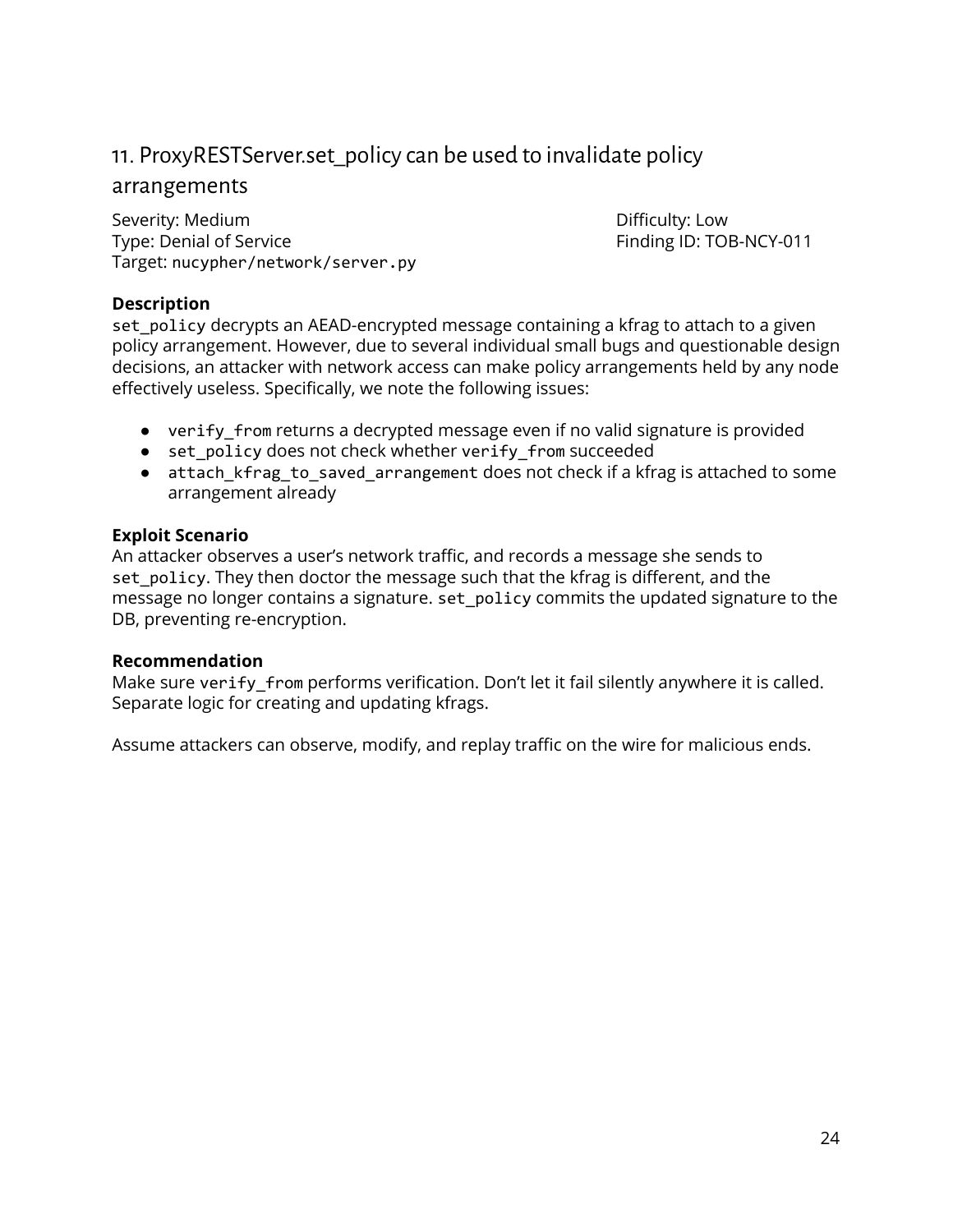### <span id="page-25-0"></span>12. Several issues related to policy issuance

Severity: Medium **Difficulty: Low** Target: nucypher

Type: Denial of Service Type: Denial of Service

### **Description**

The policy system presents the following issues:

- The m parameter is never signed
- Alice's signature is optional, and not included when creating a policy with from\_alice
- The signed portion of the policy is just kfrags, which are left in the keystore after the policy expires
- Kfrags are never validated
- Ursula doesn't respond to arrangements made
- Alice doesn't have to publish arrangements on the blockchain, as Ursula doesn't validate against them
- There is no policy revocation mechanism
- The policy and arrangement code offers no protection from replay attacks

As a result, there are several ways to craft policies that appear to be from Alice and convince Ursulas to execute them, frequently with different parameters than the original policy intended. Alice cannot tell if this is taking place, and Ursula cannot distinguish legitimate policies from fake ones.

### **Exploit Scenario**

An attacker observes some of Alice's policies over the wire. They replay Alice's policies with different ms and different kfrags to all Ursulas without publishing anything on the blockchain. Ursula realizes Alice isn't playing fair (she's issuing policies that cannot be fulfilled and aren't paid for) and refuses to accept further policies from her (possible due to [TOB-NCY-009](#page-22-0)). Alice can no longer use the Nucypher system, but cannot tell why (other than Bob's work orders never being fulfilled).

Alternatively, a developer accidentally issues dozens of bad policies without publishing on the blockchain, and cannot revoke them. Ursula, as before, now refuses to do business with that Alice.

### **Recommendation**

Refactor the policy class to require a nonce and signature per policy. Require Ursula to track nonces and ensure they aren't reused. Implement a fix for [TOB-NCY-009.](#page-22-0)

Always consider the ways in which an attacker can observe and replay traffic to compromise a system.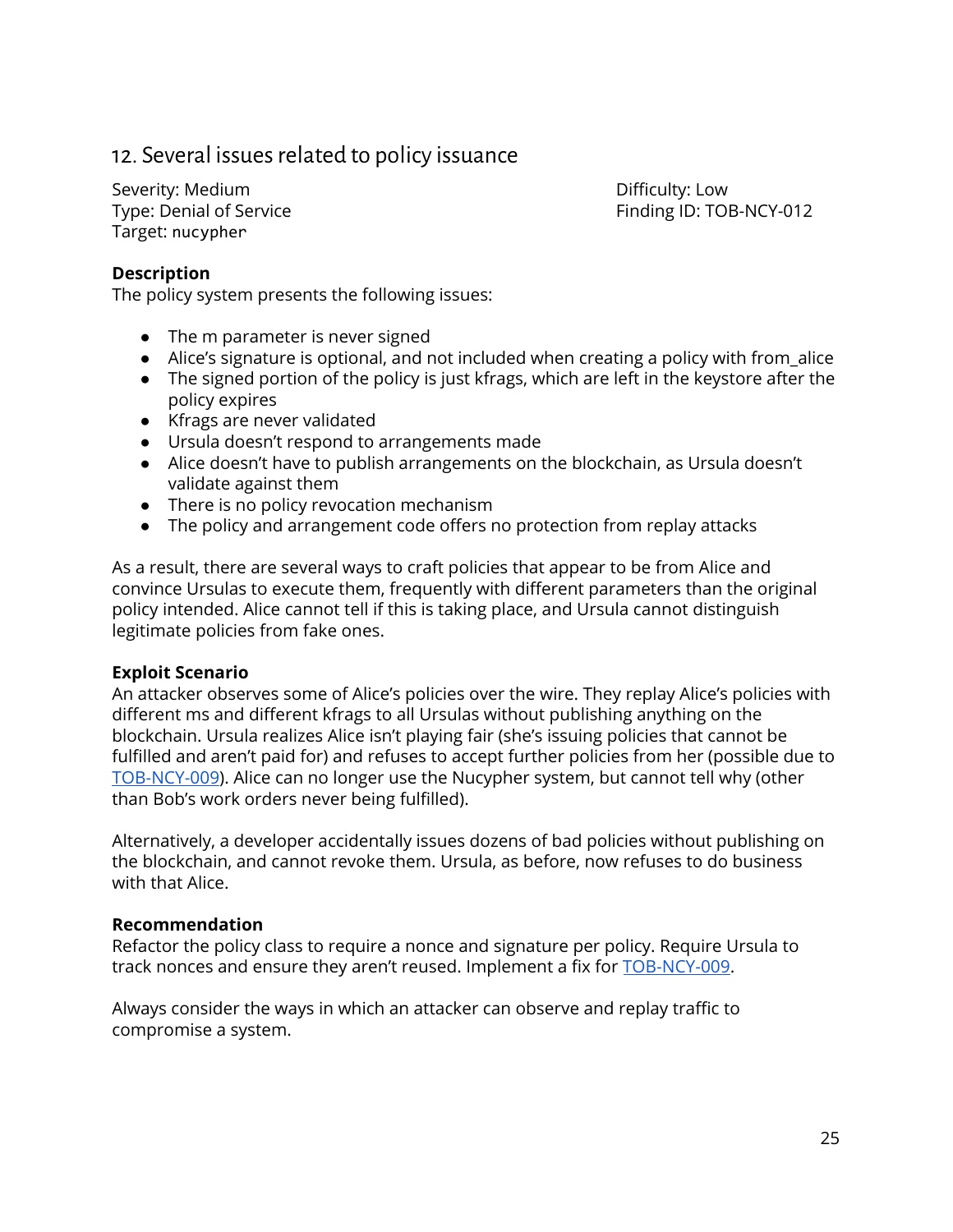### <span id="page-26-0"></span>13. Work orders have no protection from replay attacks

Severity: Low **Difficulty:** Low Type: Denial of Service Type: Denial of Service Target: nucypher/keystore/keystore.py

### **Description**

The work order submission process happens with no blockchain component and no protection against replay attacks. An attacker that can observe one valid work order can replay it indefinitely and Ursulas will honor it. In addition, the signature field is never validated.

### **Exploit Scenario**

An attacker observes Bob's network traffic, records a work order submission to some Ursula, and replays it. Data to all other Ursulas may be manipulated as well, straining the network's resources.

#### **Recommendation**

Validate Bob's signature on work orders. Add a nonce, which cannot be repeated.

Always consider the ways in which an attacker can observe and replay traffic to compromise a system.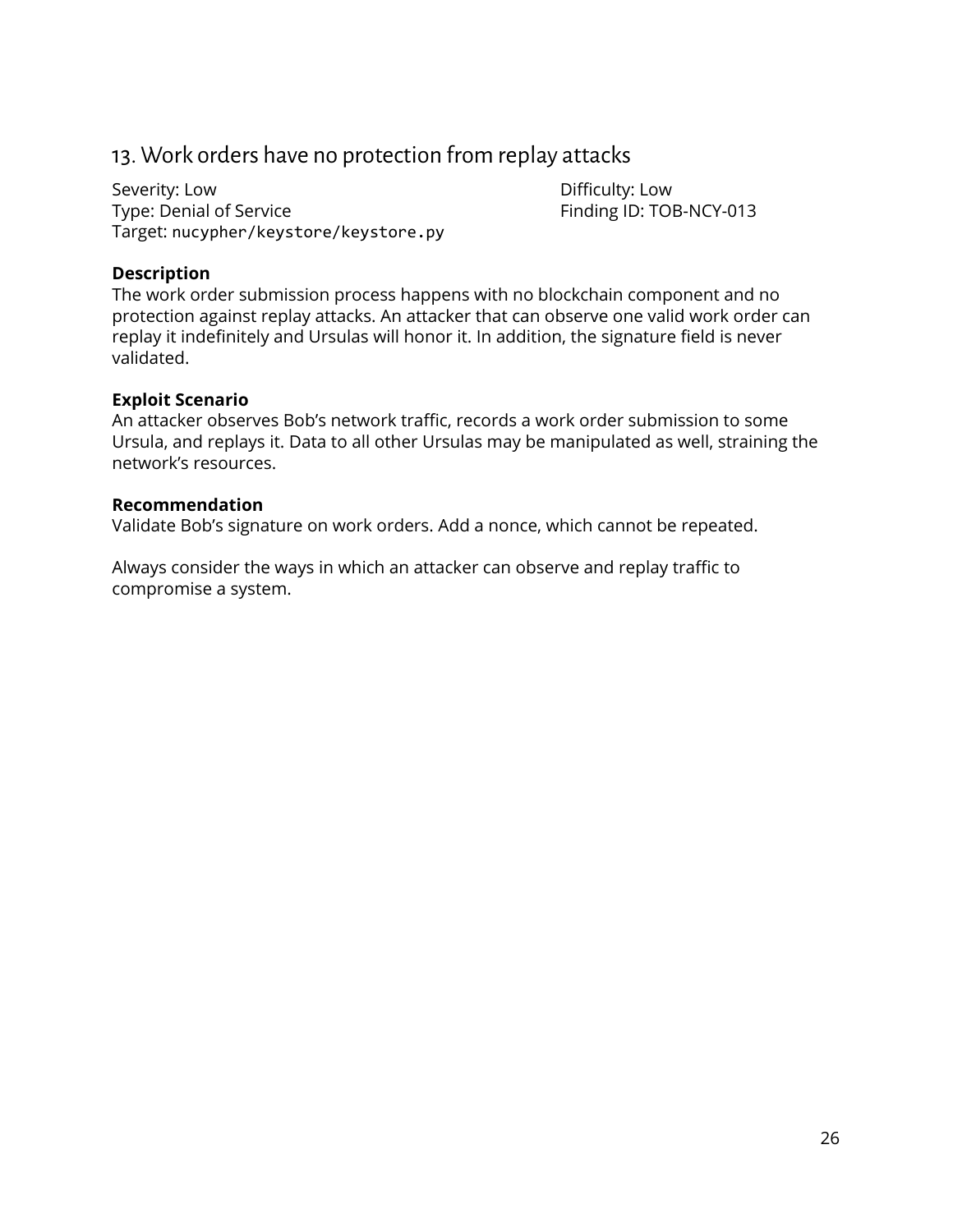### <span id="page-27-0"></span>14. Ursula's responses are unauthenticated

Severity: Low **Difficulty:** Low Type: Denial of Service Type: Denial of Service Target: nucypher/characters.py

### **Description**

Ursula never signs her response to work orders. Anyone can pretend to be her and respond to a given Bob.

### **Exploit Scenario**

An attacker Eve observes that Bob submits a request to some Ursula that Eve wants to sabotage, then spams him with grossly incorrect results. Ursula is then not paid for any valid re-encryption she may perform.

#### **Recommendation**

Require Ursula to sign responses to work orders. Require Bob to validate Ursula's signed response.

If communications have security implications, they should be signed and that signature should be validated.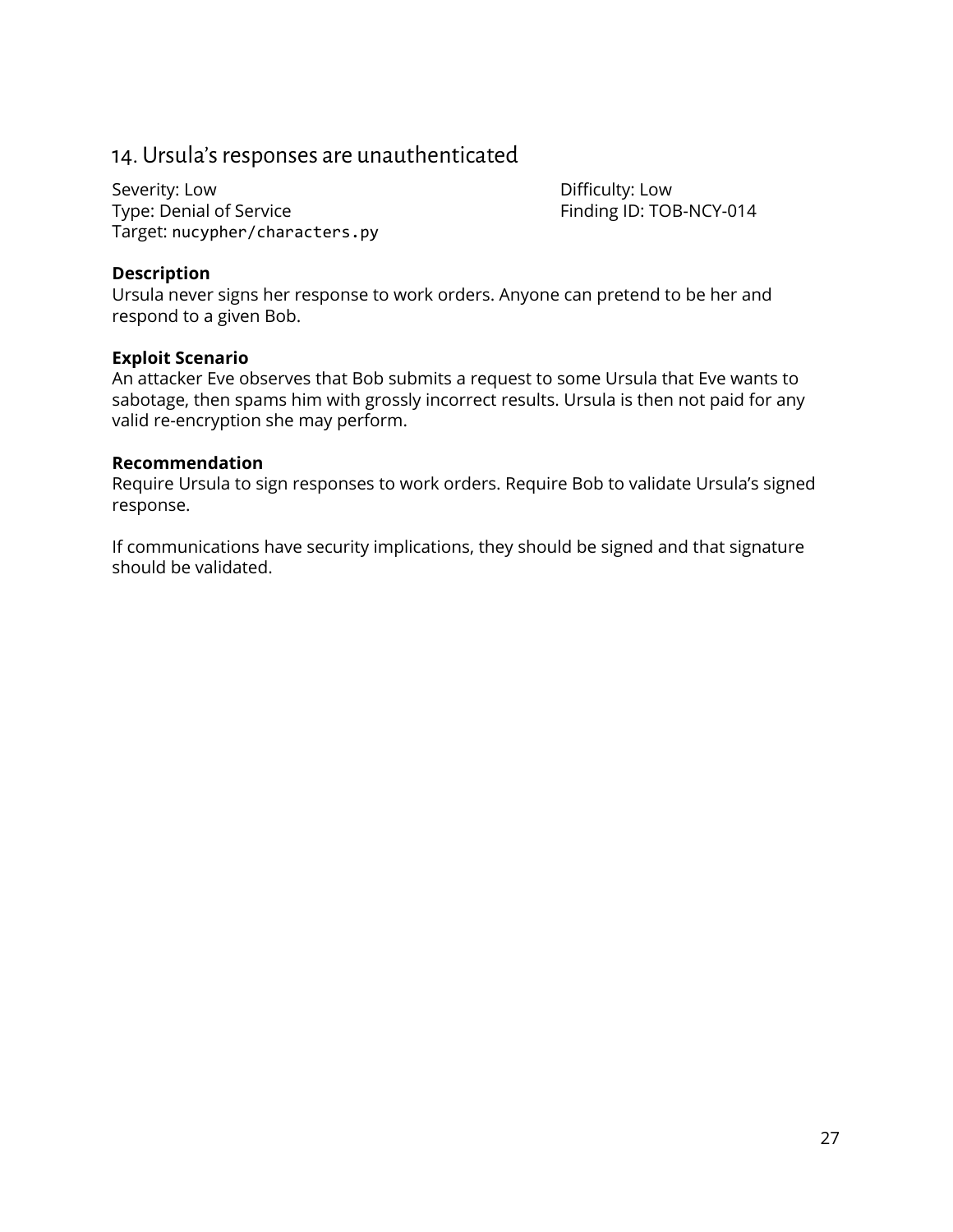# <span id="page-28-0"></span>Appendix A. Vulnerability Classifications

| <b>Vulnerability Classes</b> |                                                                    |  |
|------------------------------|--------------------------------------------------------------------|--|
| <b>Class</b>                 | <b>Description</b>                                                 |  |
| <b>Access Controls</b>       | Related to authorization of users and assessment of rights         |  |
| Auditing and Logging         | Related to auditing of actions or logging of problems              |  |
| Authentication               | Related to the identification of users                             |  |
| Configuration                | Related to security configurations of servers, devices or software |  |
| Cryptography                 | Related to protecting the privacy or integrity of data             |  |
| Data Exposure                | Related to unintended exposure of sensitive information            |  |
| Data Validation              | Related to improper reliance on the structure or values of data    |  |
| Denial of Service            | Related to causing system failure                                  |  |
| Documentation                | Related to documentation accuracy                                  |  |
| <b>Error Reporting</b>       | Related to the reporting of error conditions in a secure fashion   |  |
| Patching                     | Related to keeping software up to date                             |  |
| <b>Session Management</b>    | Related to the identification of authenticated users               |  |
| Timing                       | Related to race conditions, locking or order of operations         |  |
| <b>Undefined Behavior</b>    | Related to undefined behavior triggered by the program             |  |

| <b>Severity Categories</b> |                                                                                                              |  |
|----------------------------|--------------------------------------------------------------------------------------------------------------|--|
| <b>Severity</b>            | <b>Description</b>                                                                                           |  |
| Informational              | The issue does not pose an immediate risk, but is relevant to security<br>best practices or Defense in Depth |  |
| Undetermined               | The extent of the risk was not determined during this engagement                                             |  |
| Low                        | The risk is relatively small or is not a risk the customer has indicated is<br>important                     |  |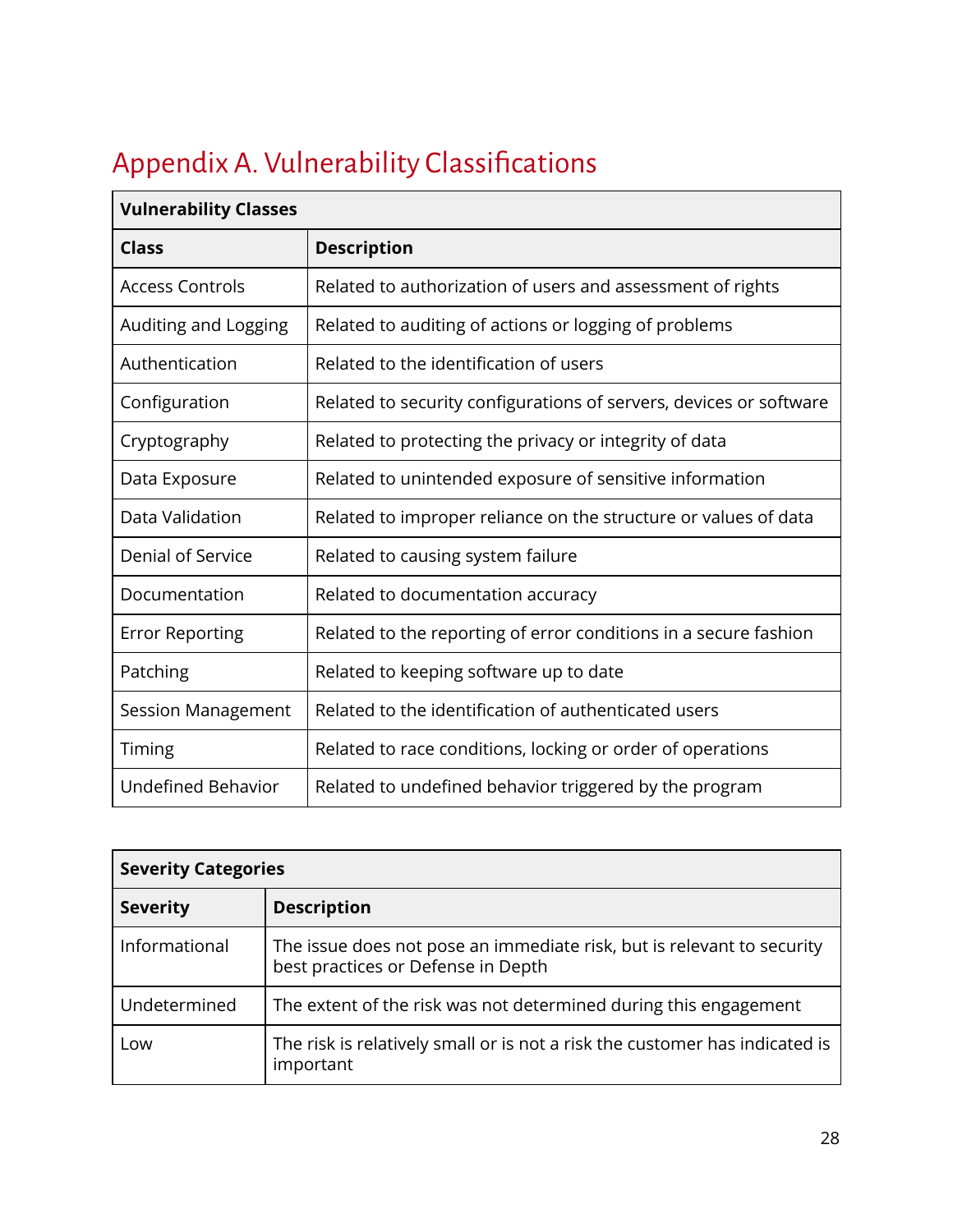| Medium | Individual user's information is at risk, exploitation would be bad for<br>client's reputation, moderate financial impact, possible legal<br>implications for client |
|--------|----------------------------------------------------------------------------------------------------------------------------------------------------------------------|
| High   | Large numbers of users, very bad for client's reputation, or serious<br>legal or financial implications                                                              |

| <b>Difficulty Levels</b> |                                                                                                                                                                                             |  |
|--------------------------|---------------------------------------------------------------------------------------------------------------------------------------------------------------------------------------------|--|
| <b>Difficulty</b>        | <b>Description</b>                                                                                                                                                                          |  |
| Undetermined             | The difficulty of exploit was not determined during this engagement                                                                                                                         |  |
| Low                      | Commonly exploited, public tools exist or can be scripted that exploit<br>this flaw                                                                                                         |  |
| Medium                   | Attackers must write an exploit, or need an in-depth knowledge of a<br>complex system                                                                                                       |  |
| High                     | The attacker must have privileged insider access to the system, may<br>need to know extremely complex technical details or must discover<br>other weaknesses in order to exploit this issue |  |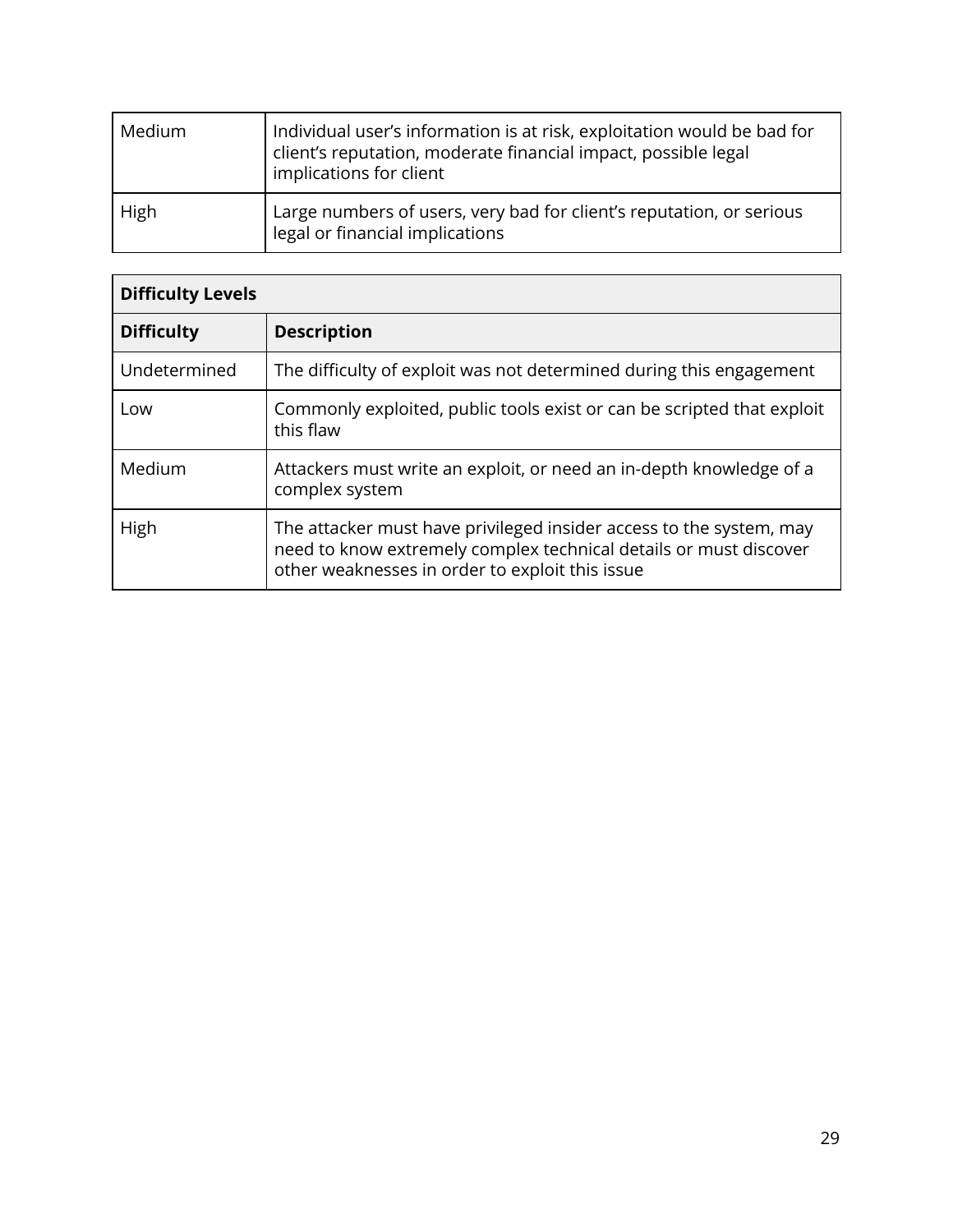## <span id="page-30-0"></span>Appendix B: Serialization testing code

This code tests the serialization functionality of pyUmbral. It randomly generates cryptographic objects, then serializes them, deserializes the resulting data, and ensures no changes have occured. This code requires [hypothesis](https://hypothesis.works/), and can be run with pipenv run pytest roundtrip.py

```
from cryptography.hazmat.backends.openssl import backend
from cryptography.hazmat.primitives.asymmetric.ec import SECP224R1
```

```
from hypothesis import HealthCheck, given, settings, unlimited
from hypothesis.strategies import binary, booleans, integers, lists, text
```

```
from umbral.config import set_default_curve, default_curve
from umbral.curvebn import CurveBN
from umbral.fragments import CorrectnessProof, KFrag
from umbral.keys import UmbralPrivateKey, UmbralPublicKey
from umbral.params import UmbralParameters
from umbral.point import Point, unsafe hash to point
from umbral.pre import Capsule
from umbral.openssl import _get_ec_order_by_curve_nid
from umbral.utils import get_curve_keysize_bytes
```

```
# crypto constants
```

```
set default curve(SECP224R1)
curve = default_curve()
params = UmbralParameters(curve)
ks = get_curve_keysize_bytes(curve)
```

```
# generators
```

```
bns = integers(min_value=1, max_value=backend._bn_to_int(params.order)).map(
    lambda x: CurveBN.from_int(x))
```

```
points = binary(min_size=1).map(
    lambda x: unsafe hash to point(x, label=b'hypothesis', params=params))
```
# utility

```
def assert kfrag eq(k0, k1):
```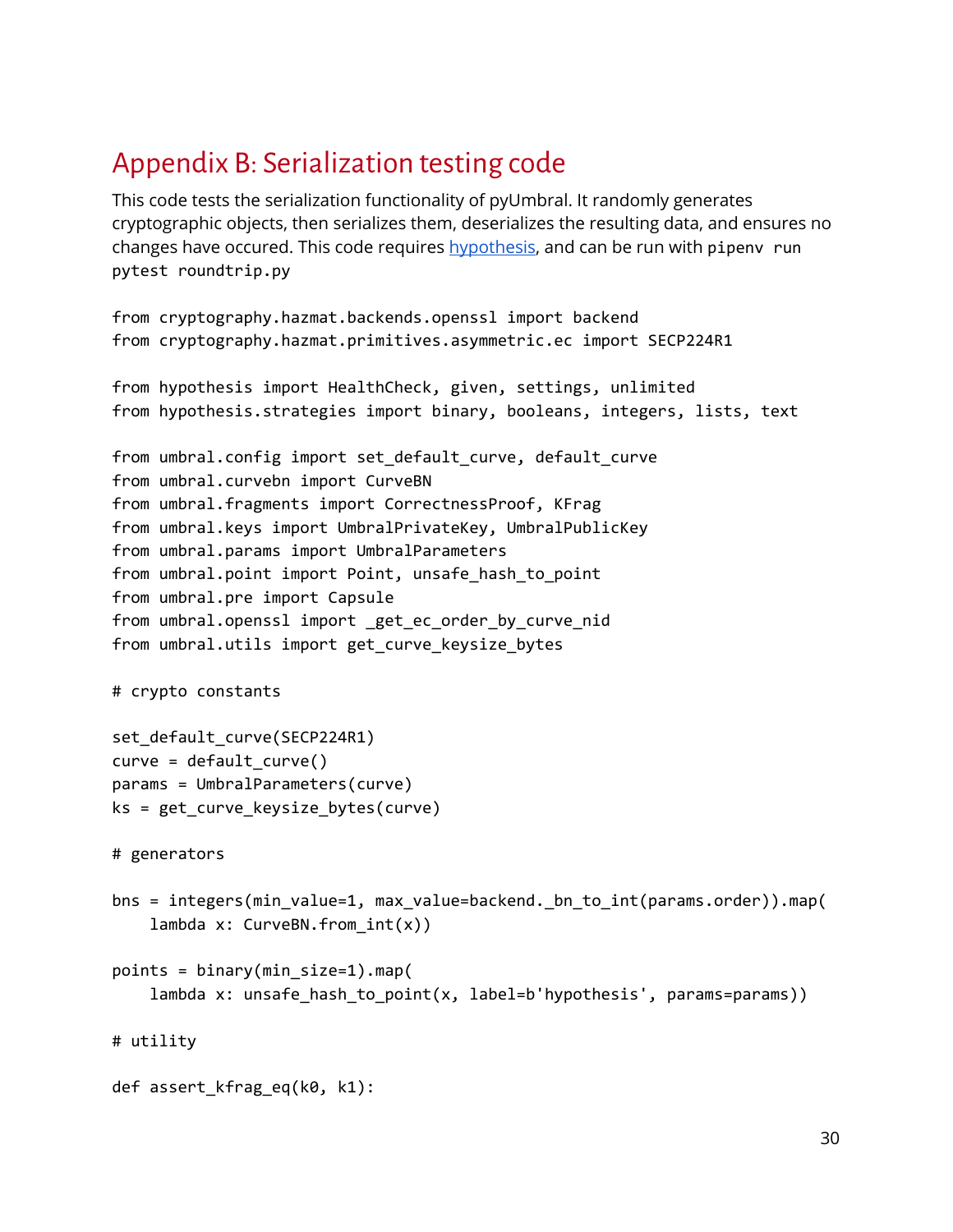```
\textsf{assert}(\textsf{all}(\texttt{[ k0. id} \quad \texttt{= k1. id} \quad \texttt{= k1.} \quad \texttt{[}, k\theta. bn key == k1. bn key, k0._point_noninteractive == k1._point_noninteractive
              , k0._point_commitment == k1._point_commitment
              , k0._point_xcoord == k1._point_xcoord
              , k0. bn sig1 = k1. bn sig1
              , k0._bn_sig2 == k1._bn_sig2
              ]))
def assert_cp_eq(c0, c1):
    assert(all([c0.point_e2 \qquad == c1.point_e2, c\theta. point \ y2 == c1. point \ y2, c0._point_kfrag_commitment == c1._point_kfrag_commitment
              , c0._point_kfrag_pok == c1._point_kfrag_pok
              , c\theta. bn kfrag_sig1 == c1. bn kfrag_sig1
              , co. bn_kfrag_sig2 == c1. _bn_kfrag_sig2
              , c\theta. bn sig = c1. bn sig
              , c0.metadata == c1.metadata
              ]))
# tests
@given(bns)
@settings(max_examples=10000, timeout=unlimited)
def test_bn_roundtrip(bn):
    assert(bn == CurveBN.from_bytes(bn.to_bytes()))
@given(points, booleans())
@settings(max_examples=10000, timeout=unlimited)
def test point roundtrip(p, c):
    assert(p == Point.from_bytes(p.to_bytes(is_compressed=c)))
@given(binary(min_size=ks, max_size=ks), bns, points, points, points, bns,
bns)
@settings(max_examples=10000, timeout=unlimited)
def test kfrag_roundtrip(d, b0, p0, p1, p2, b1, b2):
   k = KFrag(d, b0, p0, p1, p2, b1, b2)assert_kfrag_eq(k, KFrag.from_bytes(k.to_bytes()))
@given(points, points, bns)
@settings(max_examples=10000, timeout=unlimited)
def test_capsule_roundtrip_0(p0, p1, b):
    c = \text{Capsule}(p0, p1, b, None, None, None)
```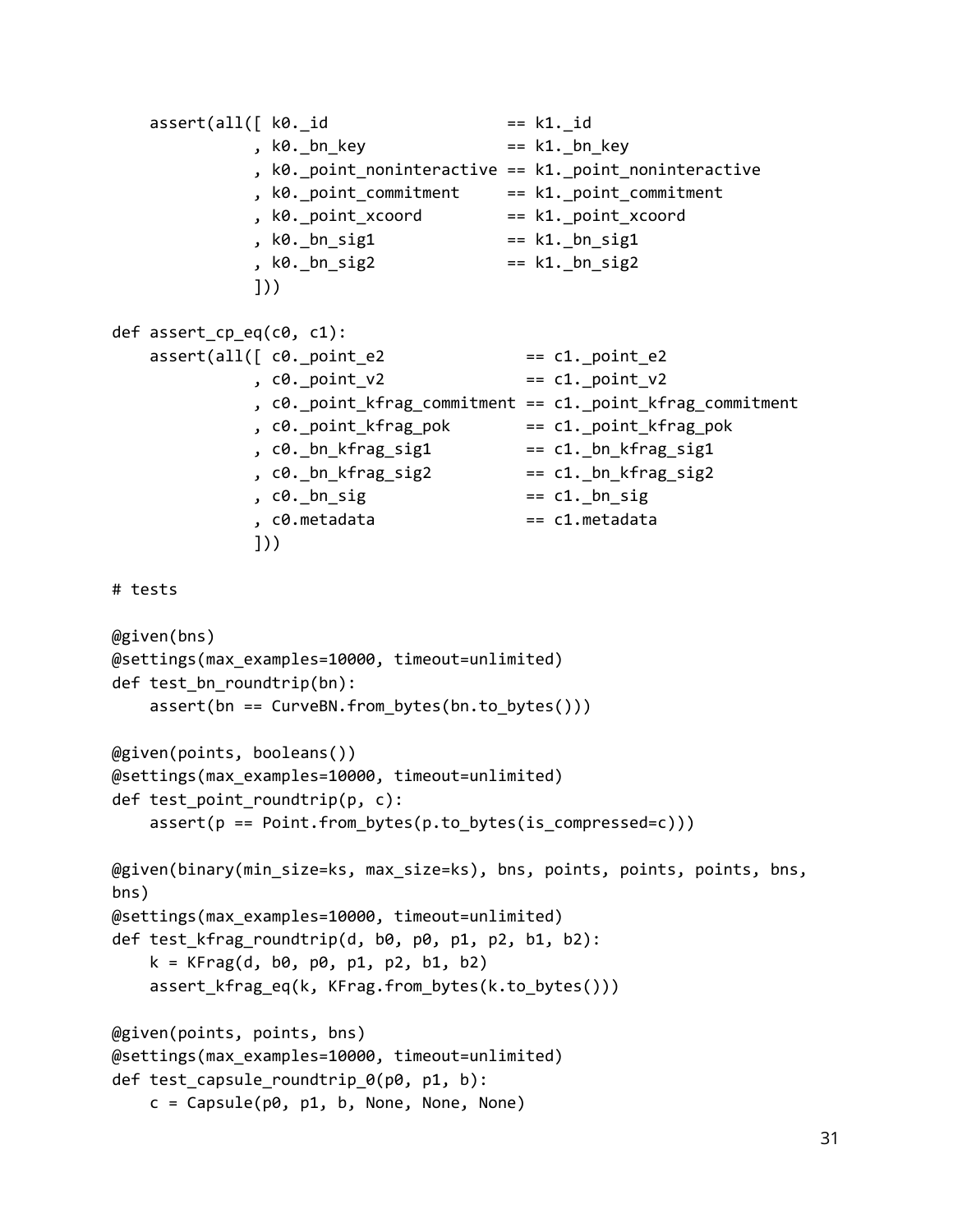```
assert(c == Capsule-from_bytes(c.to_bytes)))@given(points, points, bns, points, points, points)
@settings(max_examples=10000, timeout=unlimited)
def test_capsule_roundtrip_1(p0, p1, b, p2, p3, p4):
    c = \text{Capsule}(p0, p1, b, p2, p3, p4)assert(c == Capsule.from_bytes(c.to_bytes()))
@given(points, points, points, points, bns, bns, bns)
@settings(max_examples=10000, timeout=unlimited)
def test_cp_roundtrip(p0, p1, p2, p3, b0, b1, b2):
    c = CorrectnessProof(p0, p1, p2, p3, b0, b1, b2)
    assert_cp_eq(c, CorrectnessProof.from_bytes(c.to_bytes()))
@given(points)
@settings(max_examples=10000, timeout=unlimited)
def test_pubkey_roundtrip(p):
    k = UmbralPublicKey(p)
    assert(k == UmbralPublicKey.from_bytes(k.to_bytes())@given(binary(min_size=1))
@settings(max_examples=100, timeout=unlimited,
suppress_health_check=[HealthCheck.hung_test])
def test_privkey_roundtrip(p):
    k = UmbralPrivateKey.gen_key()
    rt = UmbralPrivateKey.from_bytes(k.to_bytes(password=p), password=p)
    assert(k.get\_pubkey() == rt.get\_pubkey())
```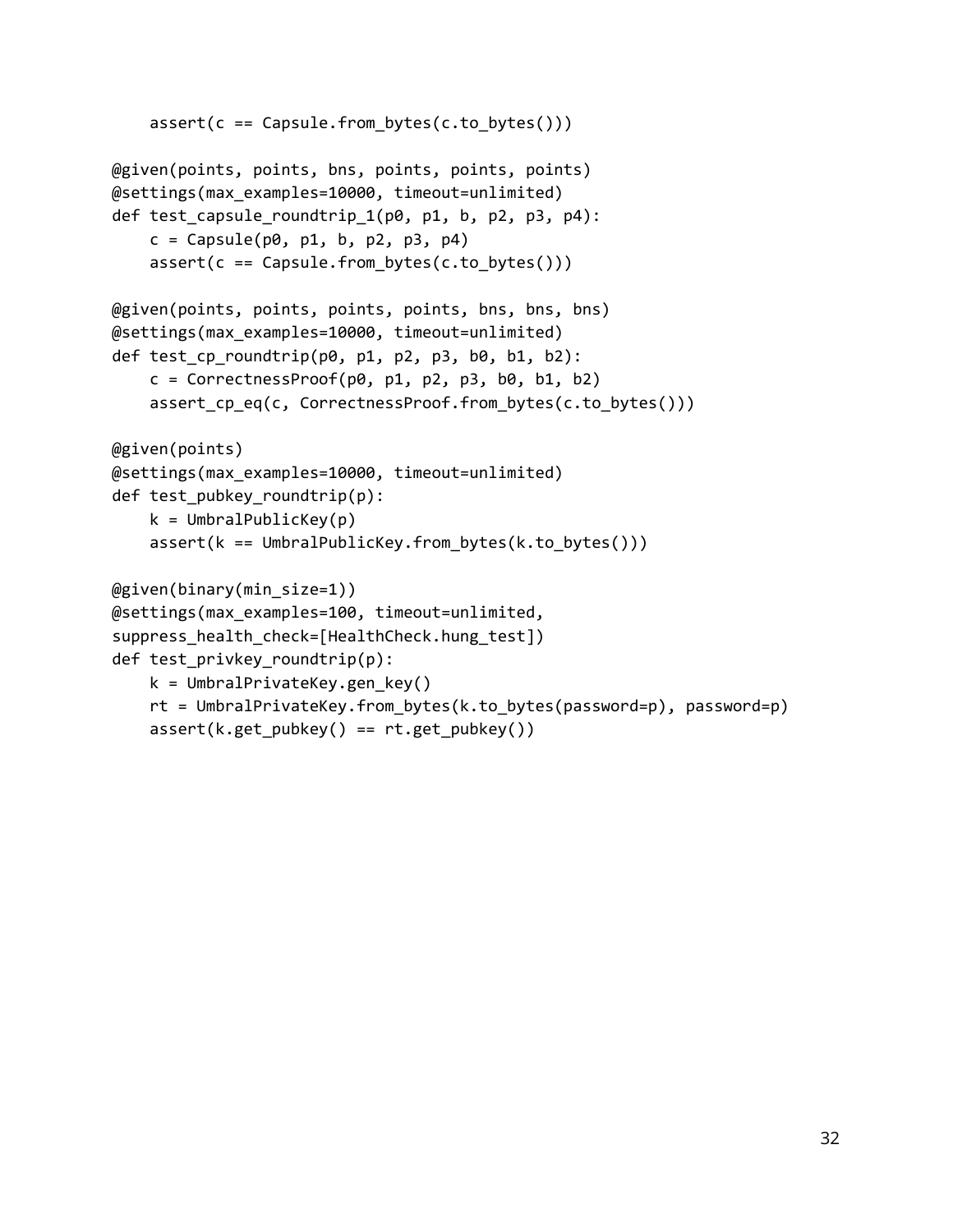# <span id="page-33-0"></span>Appendix C. Code Quality Recommendations

### **PyUmbral**

● unsafe\_hash\_to\_point in PyUmbral doesn't work when a label isn't provided. If the provided label is None (or no label is provided), it uses a label of [], but you can't concatenate lists and bytes.

### **NuCypher-KMS**

- The provided Pipfile doesn't build bytestring\_splitter or constant\_sorrow, both of which are required for NuCypher-KMS to work.
- The CAPSULE\_LENGTH constant in constants.py is only accurate for unactivated capsules (activated capsules are 197 bytes long). This propagates to capsule\_splitter and thus UmbralMessageKit.
- The blockchain portion of the system implements staking, but is not [ERC900](https://github.com/ethereum/EIPs/issues/900) compatible. Adopting this interface would enable usage of standard contracts and testing tools designed for this model.
- NuCypherKMSToken doesn't allow transfers from a person to themselves, either via transfer or transferFrom. This can cause unexpected behavior when these functions are called as part of a larger function and unexpectedly revert.
- The constants KFRAG\_LENGTH and CFRAG\_LENGTH\_WITHOUT\_PROOF, defined in Constants.py, are neither initialized nor used anywhere else in the codebase
- The constant \_EXPECTED\_LENGTH defined in models.py is unused